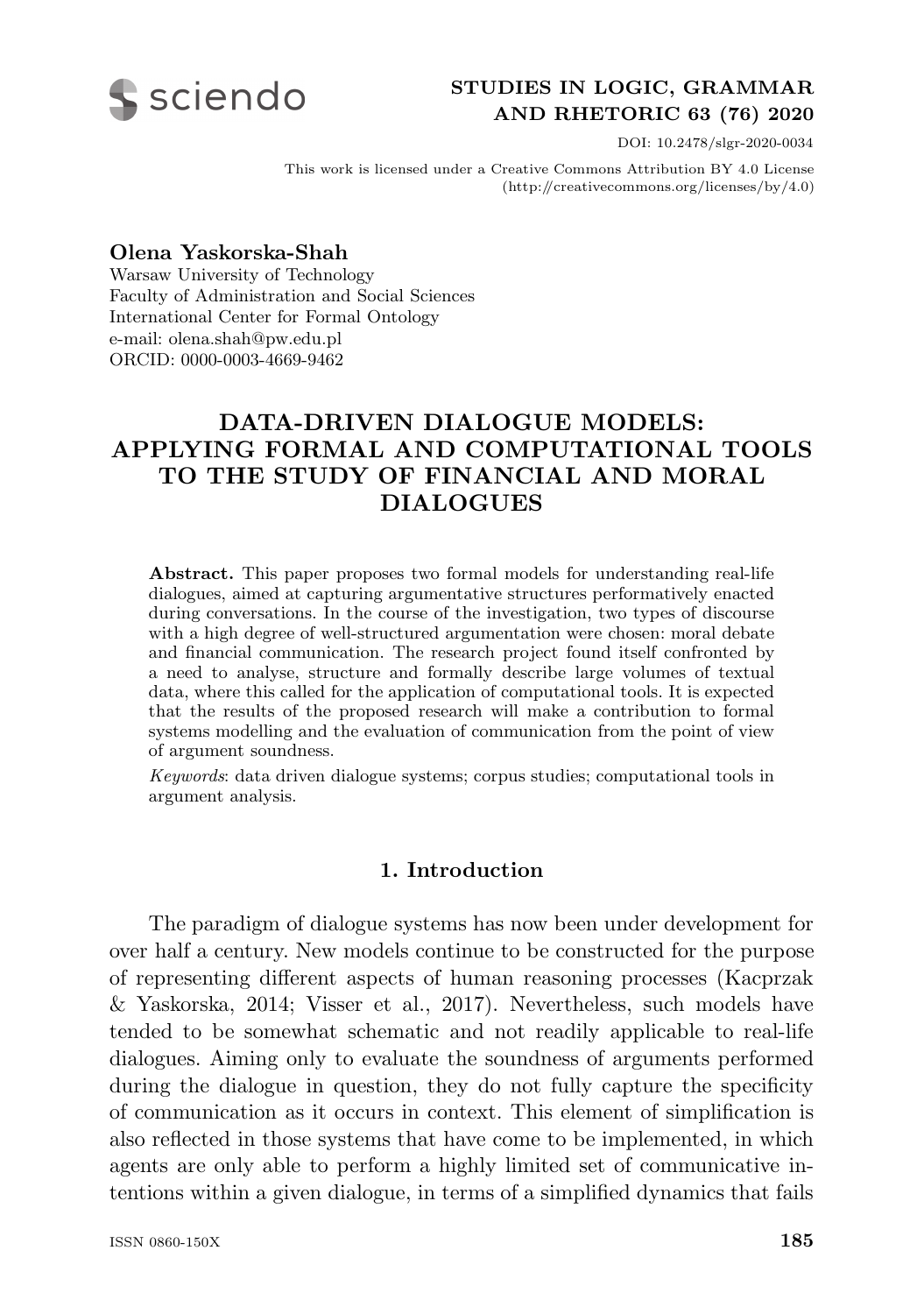to reflect any actual communicative context. Starting, for instance, from the locution rules furnished by standard dialogue systems, what we find is that these are defined solely for the purpose of conducting argumentation itself, whereas natural communication is, in reality, replete with a variety of different communicative intentions, such as *assertive questioning* as used in debates, or the *request for elaboration* popular within financial discourse.

The two discourse types chosen here exhibit the diversity and contextdependency typical of natural communication. The contextual constraints of the genre shape not only the topic and the argumentative means, but also the dynamics of the communication itself. Where dialogues occurring within the discourse of finance were concerned, those investigated turned out to be highly regulated. Right from the outset of the analysis, it was evident that the dynamics of such a dialogue would consist in questions put by financial analysts, together with the replies of corporate representatives. The rational interaction between the participants is construable as the corporate representative's grasping what type of communicative action the analyst expects to receive when posing some particular question, and furnishing an adequate response. On the other hand, in the case of the radio program *The Moral Maze*, we encounter another kind of situation. Even though the discussion is regulated by the program's chairperson, the reply structure is more dynamic. The aim of participants in the debate is not just to ask or reply to questions, but is also that of persuading a wider audience, which itself then constitutes a third party to the dialogue. A given participant may deploy various types of question or assertion in order to introduce their own argument, to challenge that of their opponent, etc. In such a situation, any attempt to predict or make assumptions about what sorts of replies are typical or count as rational looks to be meaningless.

Given these initial differences, dialogues conducted in both contexts were modelled via the application of two distinct approaches. The model for ECC dialogues was built on assumptions about how participants of the conversation ought to behave. These assumptions were made after preliminary research into the corpus, and on the basis of knowledge about the communicative context of the dialogues in question. After the features of the dialogues had been described, they were verified in the corpus itself. I shall refer to such an approach as the "top-down method" for describing dialogical dynamics. In the case of moral debates, the description of rules commenced with a statistical account of the occurrences of transitions. Such statistical data was then taken to furnish the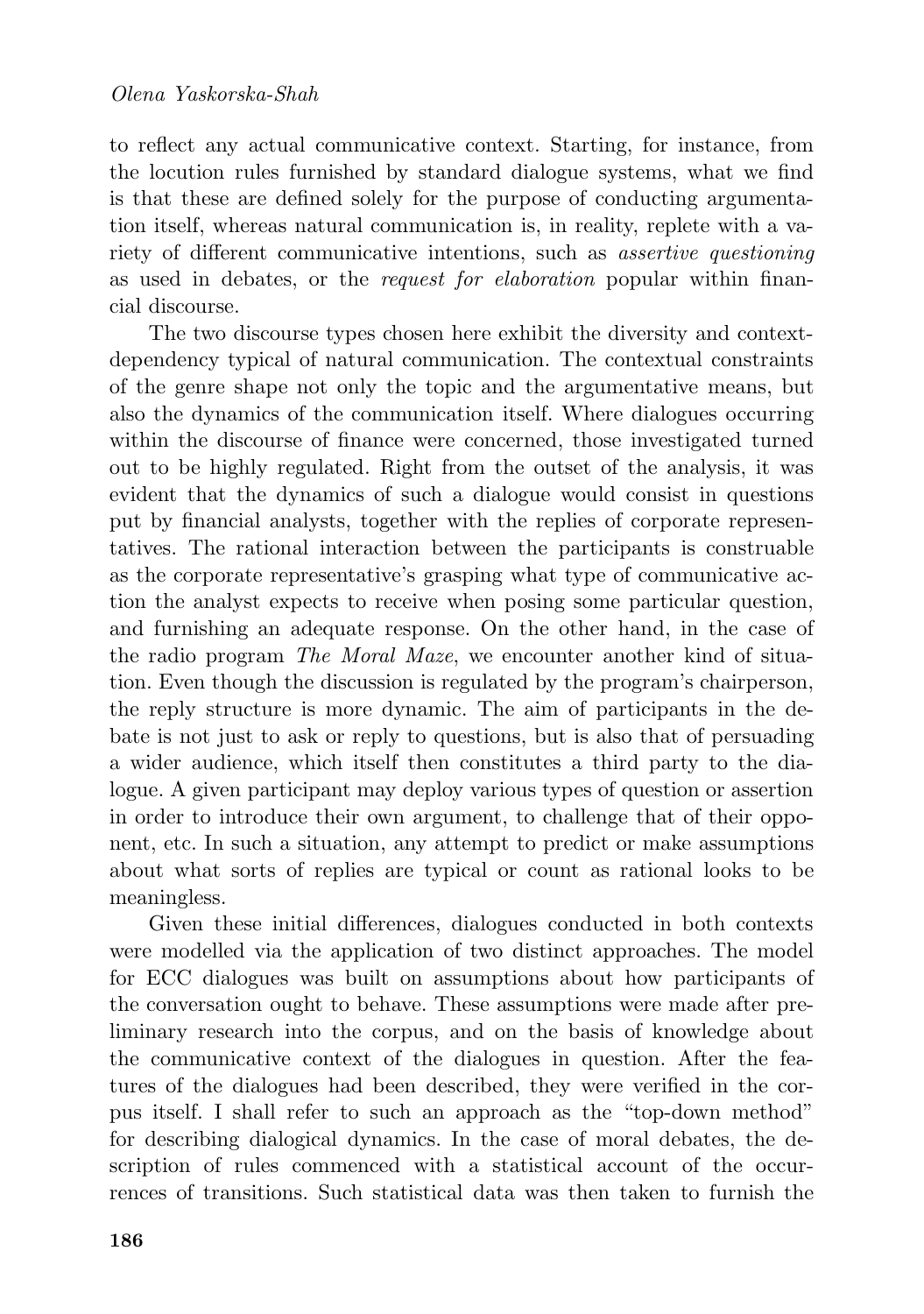basis for formulating the schemes employed when describing typical sequences of moves. Such a method can be characterized as "bottom-up". Both approaches, however, necessarily involved analysing significant volumes of text and applying certain fairly straightforward statistical tools to the latter. Such tasks were managed through the application of computational tools.

With respect to the structure of the present paper, the next section outlines the state of the art where the study of formal communication modelling and its applications to computing are concerned. Section 3 then presents a dialogue model for financial communication, while Section 4 furnishes a descriptive model for debates. In both of these parts, the context responsible for shaping communication  $-$  in financial discourse and debates, respectively – is described, as are the computational tools used for purposes of data analysis. Section 5 draws attention to certain features of datadriven models that allow the gap between simplified dialogue systems and real-live dialogues to be illustrated. Finally, in Section 6, I conclude my presentation of the research discussed by considering its possible further applications.

### **2. Formal dialogue modelling**

Standard dialogue systems are defined around three concepts. The first of these is the *dialogue move*, which is a propositional content *p* performed with a communicative intention. In most dialogue systems, a standard set of such intentions is defined. The elements of such a set include *claim p* for introducing a standpoint, *question p* for triggering a yes/no response from the opponent, *challenge p* for requesting a justification, *arguing p since*  $\psi$ for justification, and *retract p* for claiming that one does not believe some statement or other (see Prakken, 2006). Communicative intentions are used as part and parcel of the operating of participants' *commitment stores* – an absolutely core concept where dialogue systems are concerned. Commitments are sets of propositions with respect to which a participant manifests their belief, and we can read them thanks to dialogue moves, as each communicative intention is itself defined as this or that operation on the commitment store. For example, in performing *claim p* a participant places *p* in their commitment store, while to remove this proposition they should perform *retract p* and so on. Meanwhile, the machinery for proper reasoning is described with reference to the normative requirement that any such commitment adhere to standards of consistency: participants cannot com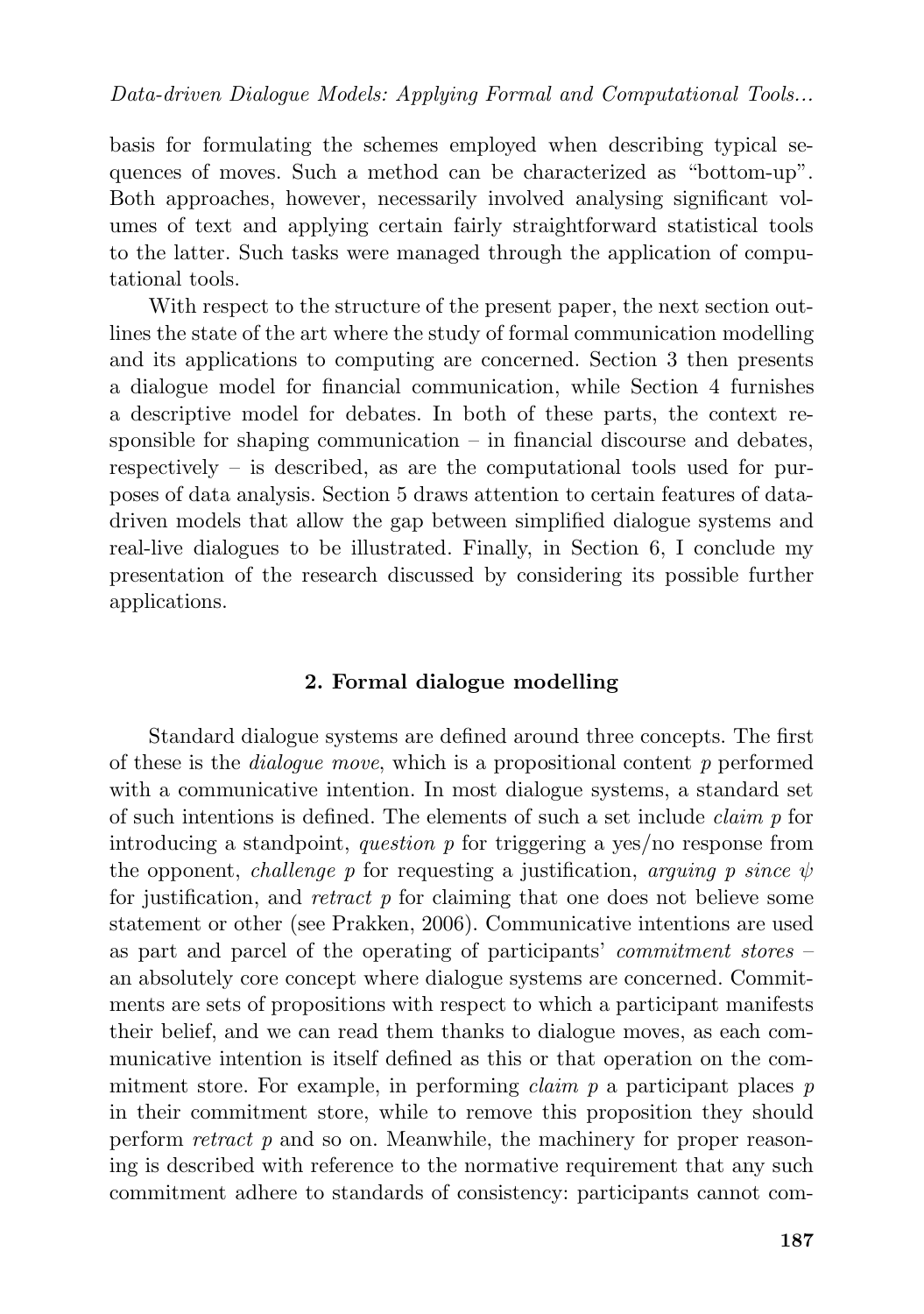mit to contradictory statements. The third concept to be invoked here is what is known as a *dialogue protocol*. This specifies the dynamics of a dialogue: i.e. which move can be performed at some particular stage of the dialogue. For example, a common rule for dialogue systems is the one instructing a participant to perform *arguing p since*  $\psi$  after he or she has been *challenged*. Subsequent to the introduction of this idea, and using the assumptions of Hamblin (1970) as a basis, a large number of dialogue games have been constructed. These include the following systems: DC by Mackenzie (1979), CB by Woods and Walton (1998), PPD and RPD by Walton and Krabbe (1995), TDG by Bench-Capon (1998), and ASD by Reed and Walton (2007).

Such a set up for dialogical reasoning has found multiple applications within the sphere of Artificial Intelligence. For example, in multi-agent systems, the implementation of a dialogue protocol allows communicating agents not only to send a single message, but also to engage in a dialogue (Parsons et al., 2003). For interdependent agents in a multi-agent system, the ability to evaluate statements received from one another also proves crucial when it comes to making rational choices about their actions. Dialogue games implemented with some means for holding the machinery of argument to account, where the agent can analyse the pros and cons of a particular statement, are certainly helpful when pursuing such a goal, and such implementations have been extensively investigated. For example, Parsons and Jennings (1996) present an implementable protocol illustrating a reasoning process for negotiating agents. Parsons et al. (2003) propose protocols for information seeking, enquiry and persuasion dialogues. Schroeder et al. (1998), on the other hand, present a language for autonomous agents which enables an argument analysis to be constructed with reference to two kinds of argument: attacking the conclusion of an existing argument, which they call *rebut*, and attacking its premise, which they call *undercut*. The aim of such an approach is to allow agents to resolve conflicts by uncovering false assumptions.

Dialogue models are also applied in contexts of human-computer interaction. Black and Hunter (2012) and Wells and Reed (2012) propose languages in which formal dialogue systems for argumentation can be implemented that allow a machine to comprehend a conversational protocol. Dialogue Game Execution Platform (DGEP), as proposed by Bex et al. (2014), enables the implementation of a dialogue protocol in accordance with this sort of coding language. Such an implementation can then be executed in Arvina (Lawrence et al., 2012), an interface for the conducting of argumentative dialogues between humans and computers. For example, a dialogue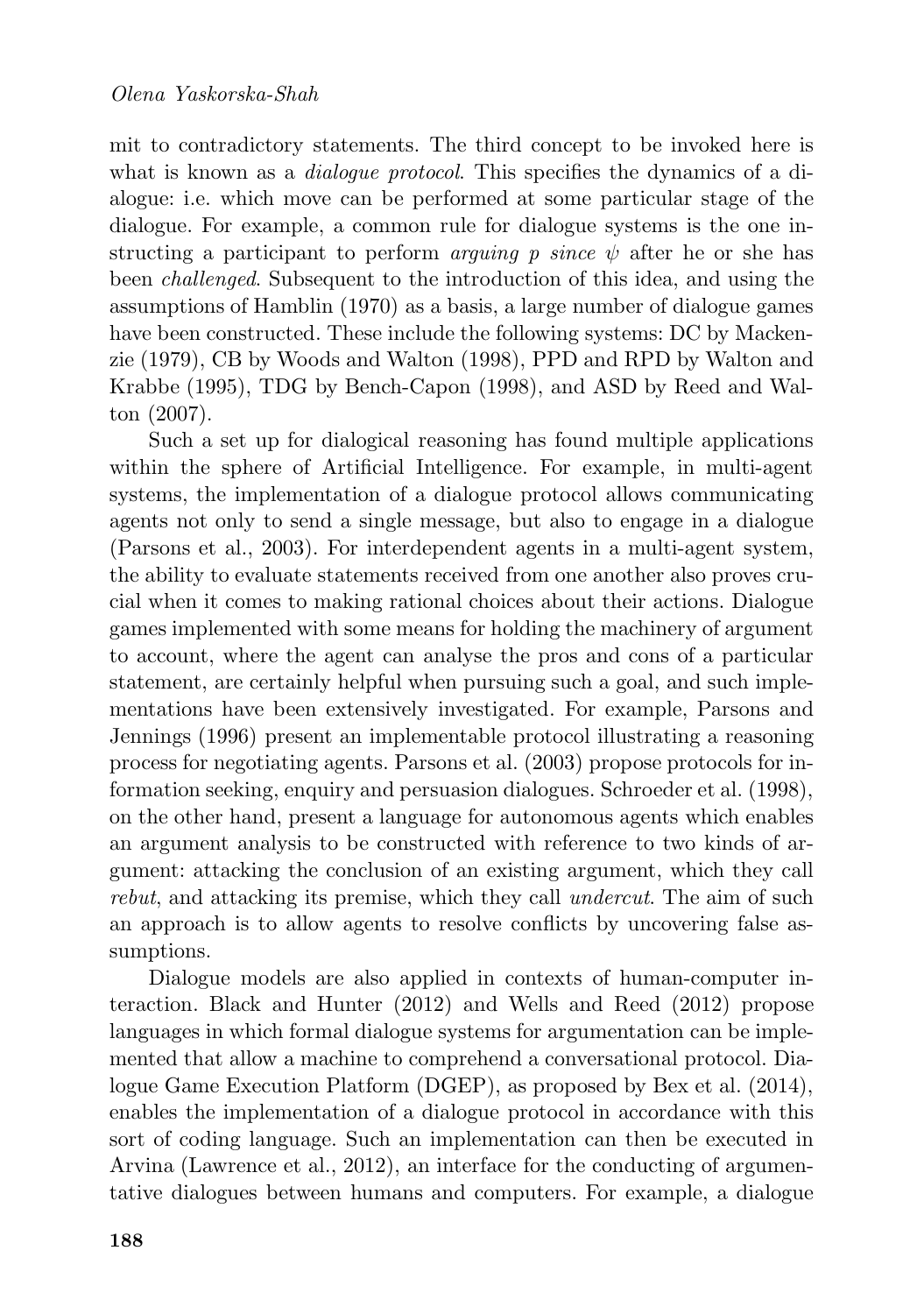system enabling a user to provide mathematical proof in a dialogical way (Pease et al., 2014) can be executed between a human and a machine in this framework. Such applications can engender hybrid initiatives for purposes of argumentation, with humans being able to collaborate with machines in a dialogue in order to construct argumentation (Reed & Wells 2007; Snaith et al., 2010).

To be sure, all of the above-mentioned applications have the potential to make sizeable contributions within the domain of the understanding and imitation of human reasoning. Yet all of them are based on the same simplified and unrealistic models, resting as they do on what are, essentially, philosophical assumptions. It remains visibly the case that the existing set of communicative intentions present in such dialogues fails to meet our goal of capturing our actual human ways of communicating. The state of the art, as presented thus far, therefore leads to the conclusion that we stand in need of dialogue systems that will be more "human-like" if we are to arrive at a deeper understanding, and a more precise imitation, of human communication as it relates to reasoning.

What if, however, instead of embracing assumptions about human intentions, we actually investigate them? Such a research question opens up a new task – that of giving a formally consistent description of discourse on a large scale, of a sort that will allow us to capture the dialogical dynamics featuring within the discourses that are of interest to us. Such a task, where the field of discourse studies is concerned, requires a certain use of computational tools to be introduced into the realm of our more purely philosophical investigations – one that will enable the analyst to deal effectively with large amounts of data.

## **3. Dialogue structure in the context of financial communication**

In this section, we present the reply structure for dialogues conducted within the discourse of finance. This model was designed using the top-down method, based on an analysis of transcripts of earnings conference calls. The corpus was managed using the UAM corpus tool (O'Donnell, 2008), which had been created for the purpose of conducting corpus analysis in the field of computational linguistics in order to build a training set for use in statistical language processing.<sup>1</sup> It was chosen as this functionality allowed for the annotation of multiple texts using a single annotation scheme. Corpus annotation is visualised in Figure 1.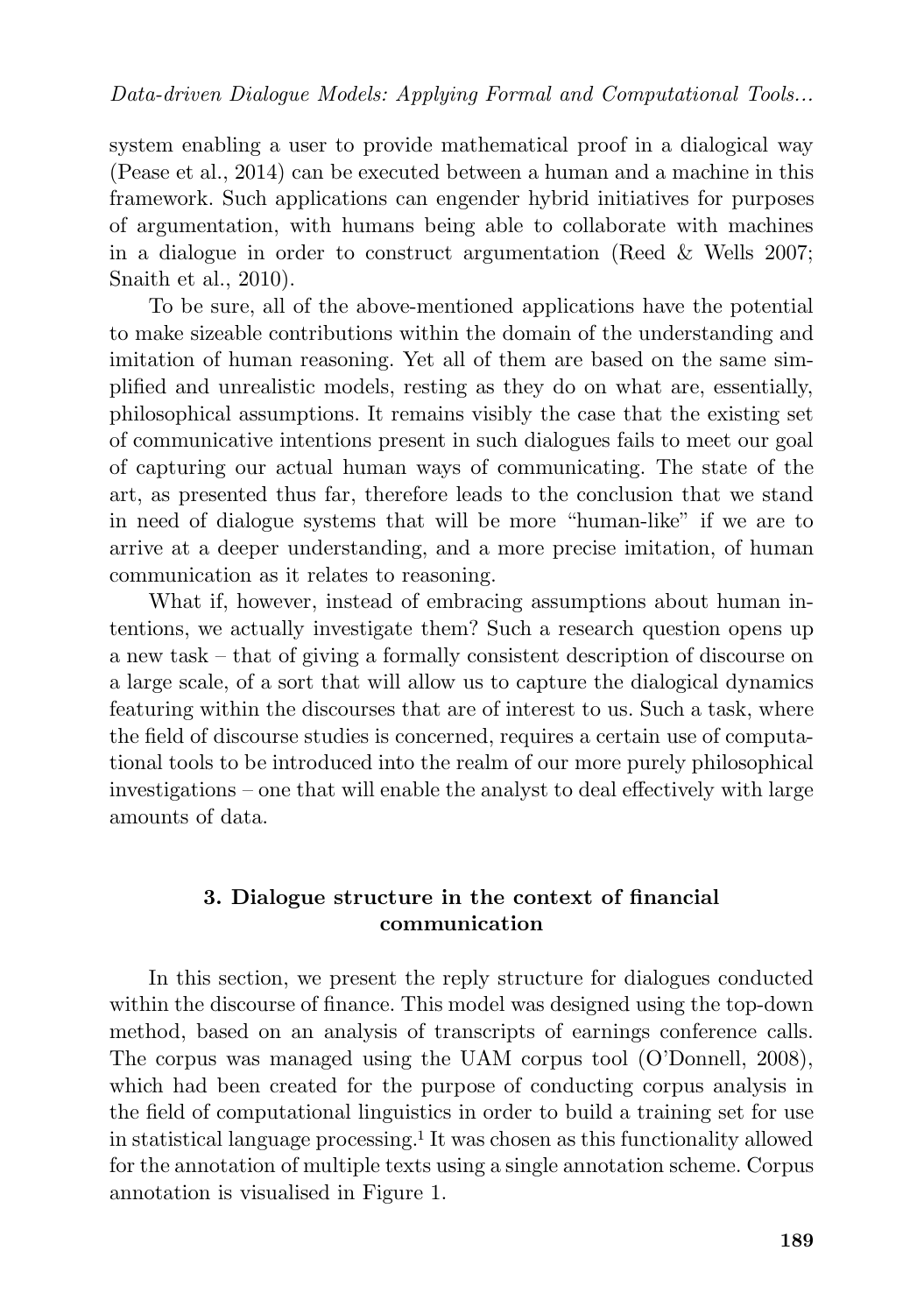## *Olena Yaskorska-Shah*



**Figure 1.** Fragment of the corpus annotation with the UAM corpus tool

The UAM corpus tool was employed for purposes of textual annotation along with the application of a presumed annotation scheme. The analysis was conducted in two steps. Firstly, fragments of texts were marked as corresponding to participants' moves in the conversation, and to each of those moves a communicative intention from the annotation scheme was assigned, this having already been presented in the work of Palmieri et al. (2015) already mentioned above. In the second step, which forms a part of the study presented here, consecutive *request-reply* pairs were annotated as corresponding to sequences of communicative intentions. Both stages of the financial dialogue description were followed by a verification of the proposed rules in the corpus. For example, Figure 2 shows the verification of responses to the request for an evaluative opinion using the UAM tool. The tabular representation has three columns, with all the suggested responses listed in the first of these. Meanwhile the second column gives the number of instances of each reply, and the third a percentage-based characterisation.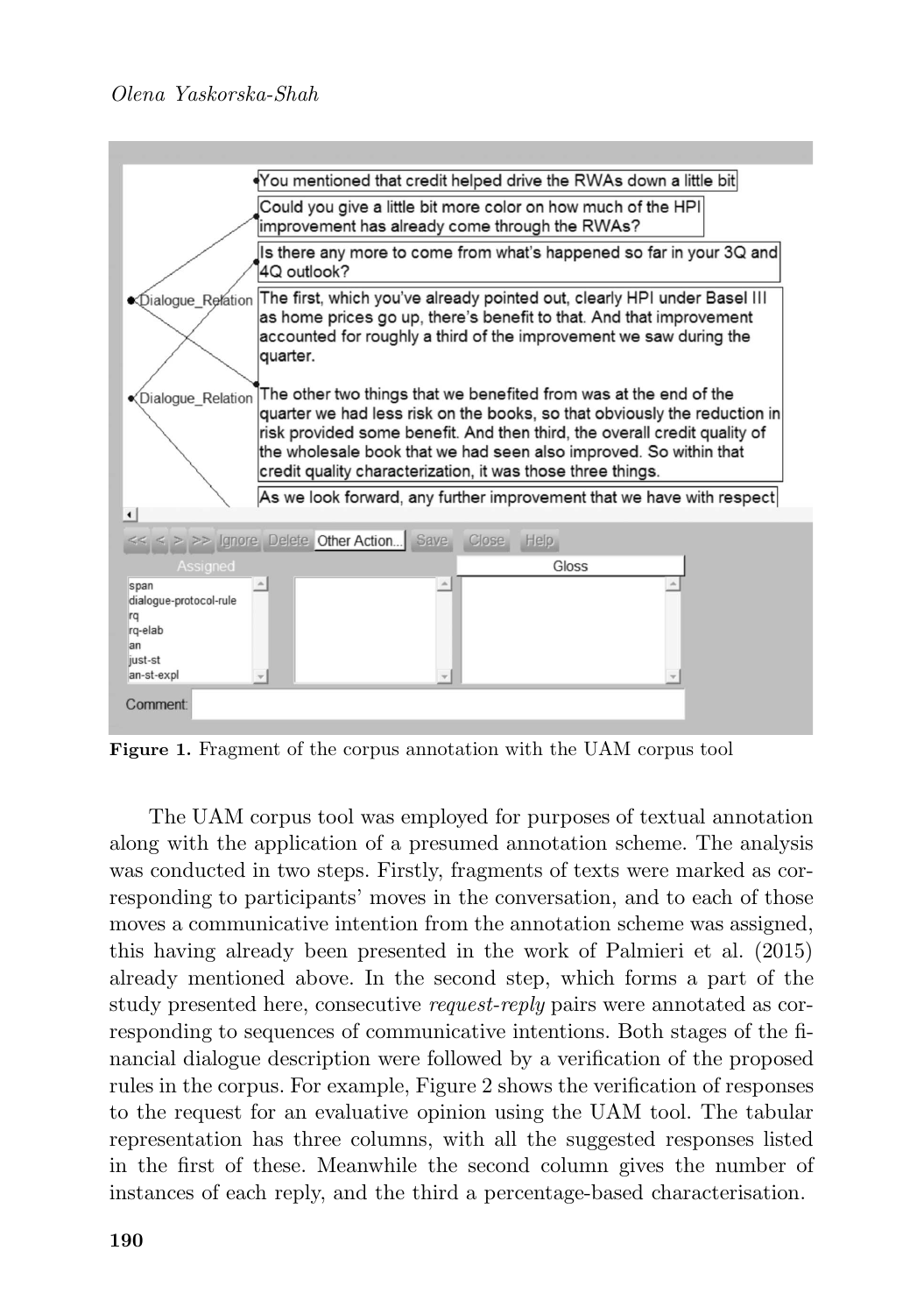|  |                                                                               | Project        |          | Search |  |
|--|-------------------------------------------------------------------------------|----------------|----------|--------|--|
|  | Type of Study: Describe a dataset Aspect of Intere<br>Unit: rq-op-eval + Show |                |          |        |  |
|  | Feature                                                                       | N              | Percent  |        |  |
|  | <b>Total Units</b>                                                            | 41             |          |        |  |
|  | SECOND -MOVE                                                                  |                | $N=41$   |        |  |
|  | - rg-for-an                                                                   | 0              | $0.00\%$ |        |  |
|  | $-an$                                                                         | 36             | 87.80%   |        |  |
|  | - non-an                                                                      | 5              | 12.20%   |        |  |
|  | RQ FOR AN-TYPE                                                                |                | $N=0$    |        |  |
|  | - rq-for-an-clarif                                                            | 0              | 0.00%    |        |  |
|  | AN-TYPE                                                                       |                | $N = 36$ |        |  |
|  | - mere-op                                                                     | $\overline{4}$ | 11.11%   |        |  |
|  | - just-st                                                                     | 31             | 86.11%   |        |  |
|  | - non-op                                                                      | 1              | 2.78%    |        |  |
|  | MERE-OP-TYPE                                                                  |                | $N=4$    |        |  |
|  | - an-op-eval                                                                  | 3              | 75.00%   |        |  |
|  | - an-op-pred                                                                  | 0              | $0.00\%$ |        |  |
|  | - an-op-pract                                                                 | $\overline{0}$ | $0.00\%$ |        |  |
|  | - an-op-descr                                                                 | $\Omega$       | 0.00%    |        |  |
|  | - an-op-expl                                                                  | 1              | 25.00%   |        |  |
|  | <b>JUST-ST-TYPE</b>                                                           |                | $N = 31$ |        |  |
|  | $m + m$                                                                       | $\sim$         | 00.070/  |        |  |

**Figure 2.** Verification of possible replies to the request for evaluative opinions in financial dialogues

## **3.1. The context of financial communication**

Earnings conference calls (ECC) constitute a genre of voluntary financial data disclosure associated with financial communication. In order to furnish a more telling account of the shape and goals of an ECC meeting, more details about the participants are needed. The participants in such conference calls can be divided up into three categories. The first of these consists of corporate representatives. Due to the importance of ECC meetings, these will be individuals who are senior managers of the company involved: i.e. the Chief Executive Officer (CEO), Chief Financial Officer (CFO), Chief Operating Officer (COO), and often also the Head of Investor Relations. The second group of participants can be called the "investment community", as represented by the financial analysts who regularly follow the fortunes of the company. Such analysts may work directly for investors, or for a bank (and thus indirectly for the latter's clients). The third party present at the meeting will be the "operator": an external person from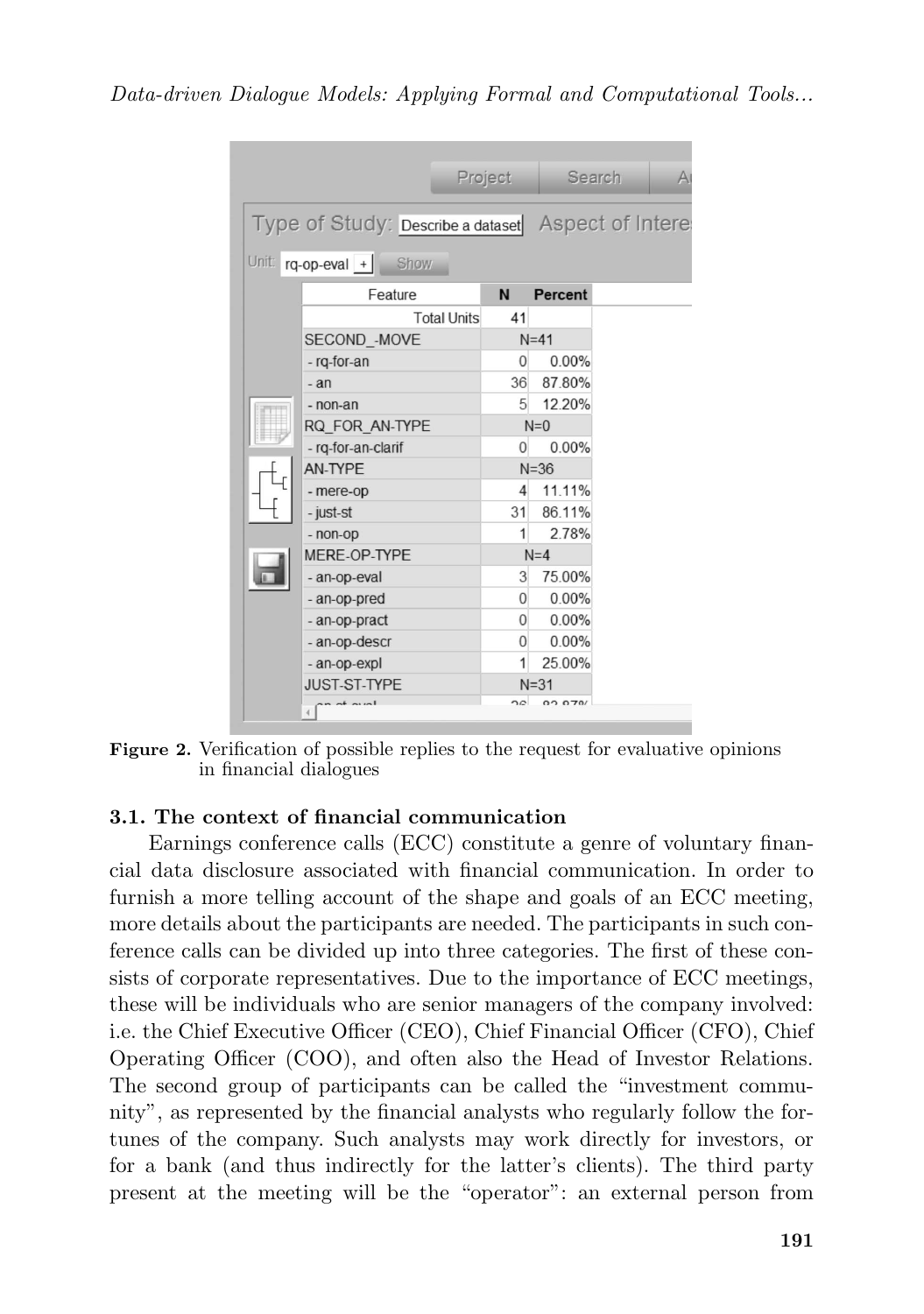an independent specialised firm. All parts of the meeting are led by this individual.

ECC meetings mainly fall into two parts. The first consists of a corporate presentation (CP) (for more details, see Palmieri et al., 2015), during which corporate representatives introduce performance-related results for the company from the last quarter. The second, meanwhile, consists of a question-and-answer session  $(Q\&A)$ . During the latter, financial analysts are invited to direct further questions to the presenters. The task of the operator is to chair the conversation: i.e. to manage the timing of the CP part, and to direct the conversation during the Q&A part by ensuring that the appropriate opportunities arise for analysts to ask questions and for corporate representatives to answer them.

Crawford (2007) provides a more detailed description of the form taken by such meetings. The model also takes into account the opening and closing of the ECC meeting as enacted by the operator. Moreover, the schema shows the cycle of questions and answers that participants engage in during the Q&A. Turn-taking is also regulated by specific mechanisms specifying the people who can take part at this stage: most participants just attend the meeting in listen-only mode, and only previously registered financial analysts can ask questions.

Palmieri et al. (2015) start their work from the hypothesis that one of the most important factors influencing the informativeness of an ECC meeting is the presence of argumentation in both the presentational and the dialogical parts. Inference (i.e. reasoning), as Palmieri et al. point out, plays a crucial role in financial interactions. The role of inference-related processes pertaining to such meetings can, moreover, be detected at various different levels of analysis. Firstly, there is a general level, with the ECC being regarded as a source of arguments to be taken into account by financial analysts when writing their forecasts and recommendations. Then, such financial forecasts will also be taken into account by investors when making decisions about their future investments. In this way, the information obtained during the disclosure process will serve as a set of premises providing a basis for arriving at a conclusion  $-$  i.e. making an investment decision. Argumentation can also be encountered at a more local level specific to this or that ECC meeting, inasmuch as participants seek to justify their own points of view in order to persuade audiences to accept them.

### **3.2. The reply structure for earnings conference calls**

The reply structure of ECC dialogues was investigated as two separate sets of rules: locution rules and reply rules. The account of these two steps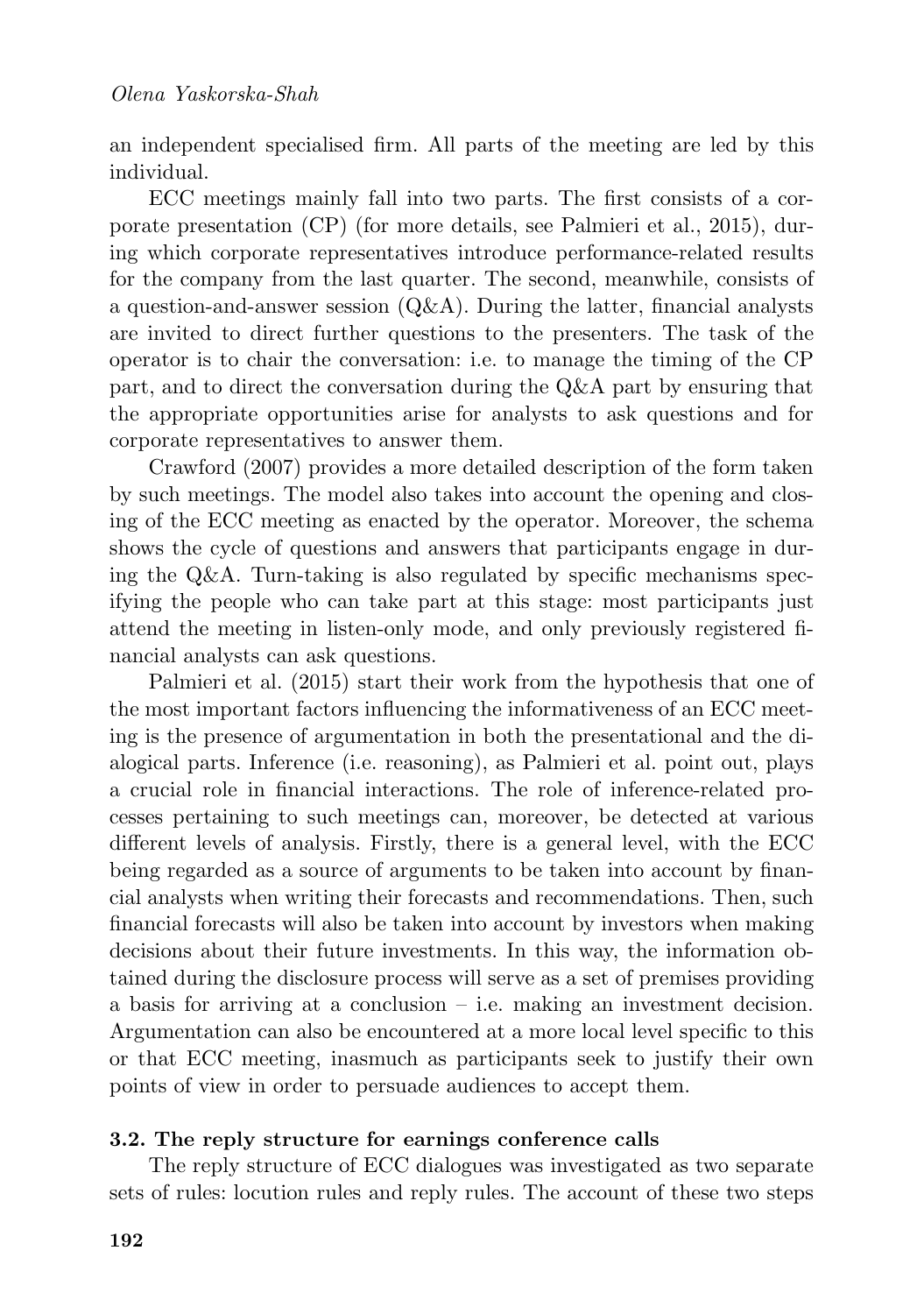is divided into two stages of analysis. Firstly, after the transcripts had been read through, both kinds of rules were analytically assumed, based on the data itself and on analysts' knowledge of the nature of the genre. Once the rules of the dialogue had been spelled out theoretically, they were subsequently verified in relation to the data through the use of simple statistical methods for identifying particular rules' frequency distributions.

### **Communicative intentions in financial dialogues**

Participants in such a dialogue can take on two possible roles: that of analyst  $(A)$ , and that of corporate manager of the company  $(C)$ . Each participant role can execute particular communicative intentions within the dialogue, as listed below. Following the tradition relating to dialogue systems for argumentation, these lists give what are known as locution rules (Walton & Krabbe, 1995). A locution, in turn, is defined according to speech-act theory (Searle 1969) as  $F(p)$ , meaning some propositional content p uttered with some particular intention *F*. Such a representation is relevant to most of the intentions we are dealing with here. For example, the intention of *request-for-elaboration*, when a speaker wants to gain more information on some topic, can be represented according to speech-act theory as *request-for-elaboration* ( $\phi$ ), because we can draw a relation between  $\phi$ and the propositional content (some  $\psi$ ) of a locution that would count as a reply to the request. In such a case, we can say that " $\psi$  is an elaboration of φ". In the same manner, we can represent the relation between *request* $for-justification (\phi)$  and the propositional content of the reply-locution thus: some " $\psi$  is a justification of  $\phi$ ".

Modelling the relation between the propositional contents of the question and response for the illocutionary force of *request-for-opinion* is, however, more complex. Here we encounter the problem of the propositional content of open questions. Nevertheless, based on the fact that analysts tend to specify the kind of the opinion they are expecting to receive (as, for example, an evaluative or explanatory one), we may infer that they tend to assume a certain set of possible responses. Such an assumption is taken into account in, for example, the erotetic logic (IEL) of Wiśniewski (2013). Łupkowski (2017) also provides an account of such a logic in the context of dialogue systems for tutoring. Rules for recording the participants' commitment store are not needed for the purpose of illustrating the dialogical dynamics, so the logical machinery of the reasoning need not form a part of the topic we are exploring here. In order to open up possibilities for further investigation in this direction, the propositional content of the *request-for-opinion* intention will be modelled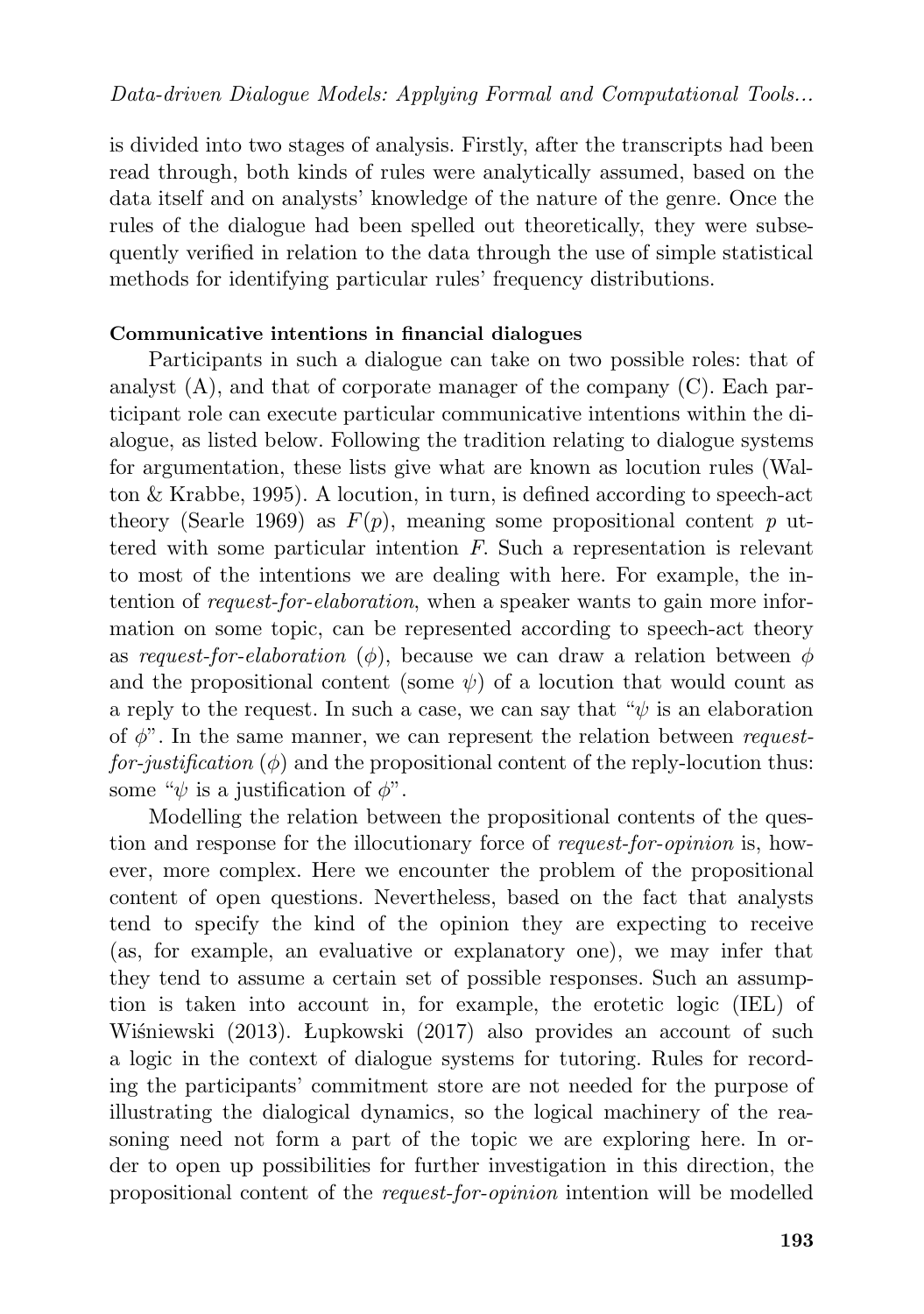as some set X that consists of possible responses expected or assumed by the analyst (A).

Here are the communicative intentions for the analyst:

- AL1: *request-for-elaboration*  $(\phi)$ , where a speaker requests that more details be given regarding  $\phi$ ;
- AL2: *request-for-justification* ( $\phi$ ), where a speaker requests that  $\phi$  be justified;
- AL3: *request-for-opinion* (*X*), where a speaker requests that an opinion be offered:
	- AL3.1: *request-for-evaluative-opinion* (*X*), where *X* is a set of evaluative opinions;
	- AL3.2: *request-for-predictive-opinion* (*X*), where *X* is a set of predictive opinions;
	- AL3.3: *request-for-practical-opinion* (*X*), where *X* is a set of practical opinions;
	- AL3.4: *request-for-explanatory-opinion* (*X*), where *X* is a set of explanatory opinions;
- AL4: *request-for-confirmation-of-inference* (φ *because X*), where a speaker requests confirmation of an inference to the effect that  $\phi$  *because X*;
- AL5: *request-for-clarification*  $(\phi)$ , where a speaker requests that the meaning of  $\phi$  be clarified;
- And now, here are the communicative intentions for the corporate manager:
- CL1: *non-opinion* ( $\phi$ ), where a speaker furnishes data  $\phi$  (without offering an opinion);
- CL2: *mere-opinion*  $(\phi)$ , where a speaker offers a simple opinion without justification; more particularly:
	- CL2.1: *mere-predictive-opinion*  $(\phi)$ , where  $\phi$  is a prediction of a future state of affairs;
	- CL2.2: *mere-evaluative-opinion* ( $\phi$ ), where  $\phi$  is an evaluation of a past or present state of affairs;
	- CL2.3: *mere-practical-opinion*  $(\phi)$ , where  $\phi$  is a description of an action that should be undertaken;
	- CL2.4: *mere-explanatory-opinion*  $(\phi)$ , where  $\phi$  is an explanation of a casual relation;
- CL3: *justified-standpoint* ( $\phi$  *because Y*), where a speaker offers an opinion  $\phi$ together with its justification in terms of a set of propositions *Y*; more particularly:
	- CL3.1: *justified-predictive-standpoint* ( $\phi$  *because Y*), where  $\phi$  is a prediction of a future state of affairs;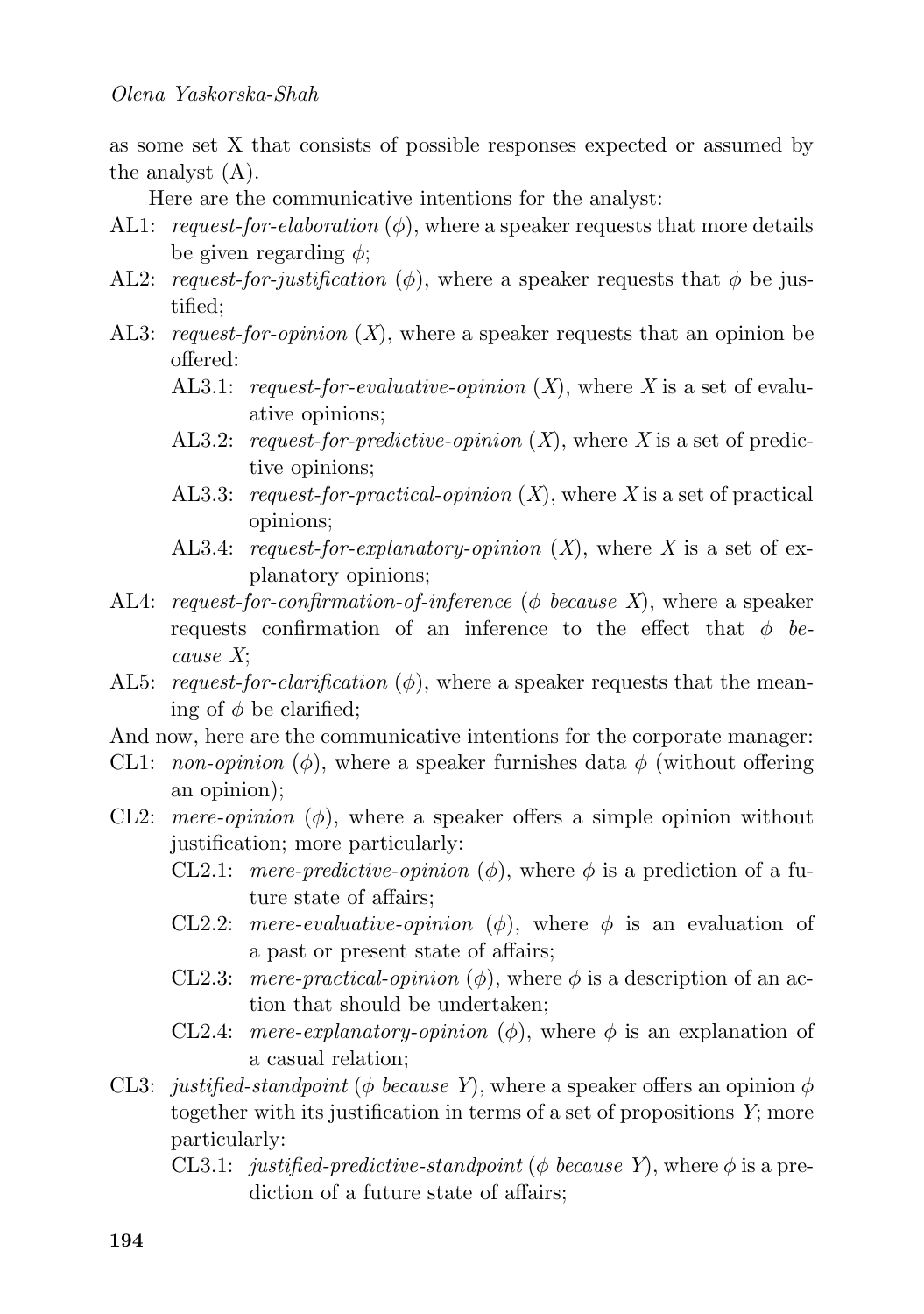- CL3.2: *justified-evaluative-standpoint* ( $\phi$  *because* Y), where  $\phi$  is an evaluation of a past or present state of affairs;
- CL3.3: *justified-practical-standpoint* ( $\phi$  *because* Y), where  $\phi$  is a description of an action that should be undertaken;
- CL3.4: *justified-explanatory-standpoint* ( $\phi$  *because* Y), where  $\phi$  is an explanation in terms of a casual relation;
- CL4: *non-answer*  $(\phi)$ , where a speaker refuses to give an answer; more particularly:
	- CL4.1: *non-answer-with-justification* ( $\phi$  *because Y*), where a speaker also furnishes a justification for his/her refusal;
	- CL4.2: *non-answer-without-justification*  $(\phi)$ , where a speaker merely refuses to answer;
- CL5: *request-for-clarification*  $(\phi)$ , where a speaker requests that the meaning of  $\phi$  be clarified;
- Finally, let us set out the protocol for interactions in financial dialogue:
- FP1: *A* starts a conversation with one of his/her requests; C responds to his/her requests;
- FP2: After *request-for-elaboration* (φ), C can perform:
	- FP2.1: *non-opinion*  $(\psi)$ , where  $\psi$  is some data that specifies  $\phi$ ;
	- FP2.2: *mere-opinion*  $(\psi)$ , where  $\psi$  is an elaboration of  $\phi$ ;
	- FP2.3: *justified-standpoint* ( $\psi$  *because Y*), where  $\psi$  is an elaboration of  $\phi$  and *Y* is a set of premises;
	- FP2.4: *request-for-clarification*  $(\phi)$ ;
	- FP2.5: *non-answer*  $(\psi)$ .
- FP3: After *request-for-justification* (φ), C can perform:
	- FP3.1: *justified-standpoint* (φ *because Y*), where *Y* is a set of premises;
	- FP3.2: *request-for-clarification*  $(\phi)$ ;
	- FP3.3: *non-answer*  $(\psi)$ .
- FP4: After *request-for-opinion* (*X*), C can perform:
	- FP4.1: *non-opinion* ( $\phi$ ), where  $\phi \ni X$ ;
	- FP4.2: *mere-opinion*  $(\phi)$ , where  $\phi \ni X$ , and more particularly:
		- FP4.2.1: after *request-for-predictive-opinion* (*X*), C can perform *predictive-opinion*  $(\phi)$ ;
		- FP4.2.2: after *request-for-evaluative-opinion* (*X*), C can perform *evaluative-opinion*  $(\phi)$ ;
		- FP4.2.3: after *request-for-practical-opinion* (*X*), C can perform *practical-opinion*  $(\phi)$ ;
		- FP4.2.4: after *request-for-explanatory-opinion* (*X*), C can perform *explanatory-opinion* (φ);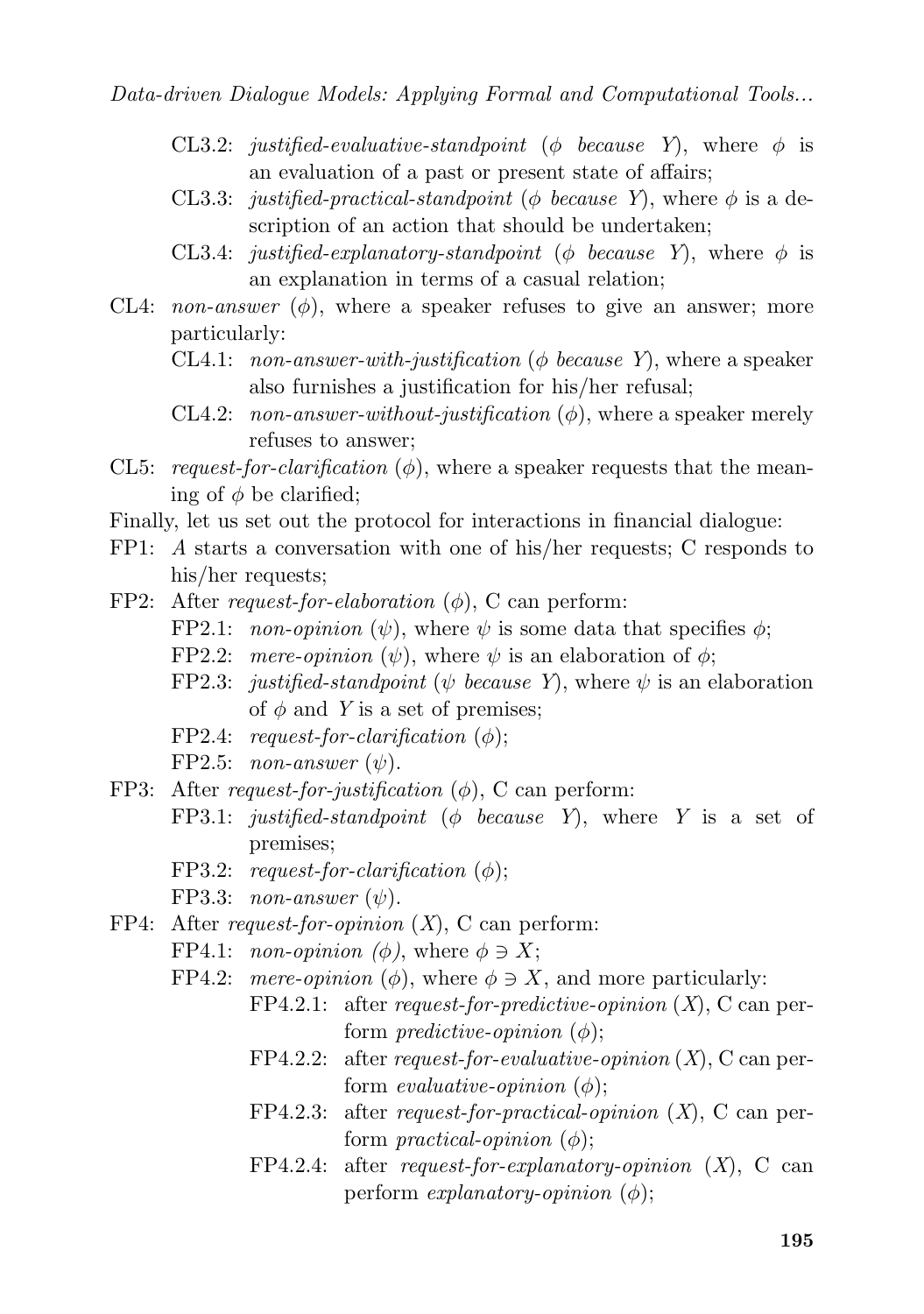- FP4.3: *justified-standpoint* ( $\phi$  *because X*), where  $\phi \ni X$ ; more particularly:
	- FP4.3.1: after *request-for-predictive-opinion* (*X*), C can perform *predictive-standpoint*  $(\phi)$ ;
	- FP4.3.2: after *request-for-evaluative-opinion* (*X*), C can perform *evaluative-standpoint*  $(\phi)$ ;
	- FP4.3.3: after *request-for-practical-opinion* (*X*), C can perform *practical-standpoint*  $(\phi)$ ;
	- FP4.3.4: after *request-for-explanatory-opinion* (*X*), C can perform *explanatory-standpoint*  $(\phi)$ ;
- FP4.4: *request-for-clarification* (*X*);
- FP4.5: *non-answer*  $(\phi)$ ;
- FP5: After *request-for-confirmation-of-inference* (φ *because X*), C can perform:
	- FP5.1: *non-opinion*  $(\psi)$ , where  $\psi$  is some data confirming  $(\phi)$ ;
	- FP5.2: *justified-standpoint* ( $\phi$  *because X*);
	- FP5.3: *justified-standpoint* (*not*  $\phi$  *because X*);
	- FP5.4: *request-for-clarification* (φ *because X*);
	- FP5.5: *non-answer*  $(\psi)$ ;
- FP6: After *request-for-clarification* (φ) posed by A, C can perform:
	- FP6.1: *non-opinion*  $(\psi)$ , where  $\psi$  clarifies  $\phi$ ;
	- FP6.2: *mere-opinion*  $(\psi)$ , where  $\psi$  clarifies  $\phi$ ;
	- FP6.3: *justified-standpoint* ( $\psi$  since X), where  $\psi$  clarifies  $\phi$  and X is a set of premises;
	- FP6.4: *non-answer*  $(\psi)$ :
- FP7: After C's *request-for-clarification* (φ), A can perform:
	- FP7.1: *request-for-elaboration*  $(\psi)$ , where  $\psi$  clarifies  $\phi$ ;
	- FP7.2: *request-for-justification*  $(\psi)$ , where  $\psi$  clarifies  $\phi$ ;
	- FP7.3: *request-for-opinion*  $(\psi)$ , where  $\psi$  clarifies  $\phi$ ;
	- FP7.4: *request-for-confirmation-of-inference* ( $\psi$  *because X*), where  $\psi$ , *X* and  $\psi$  *because X* clarify  $\phi$ .

### **4. Reply structure for dialogues in the context of debates**

As regards debates, the dynamics was described using a bottom-up approach based on an analysis of  $MM2012<sub>0</sub>$ . The corpus consisted of transcripts of *The Moral Maze* radio program – with live audition conducted via the BBC radio 4 channel. The dynamics of the communication and reasoning were represented according to Inference Anchoring Theory (IAT)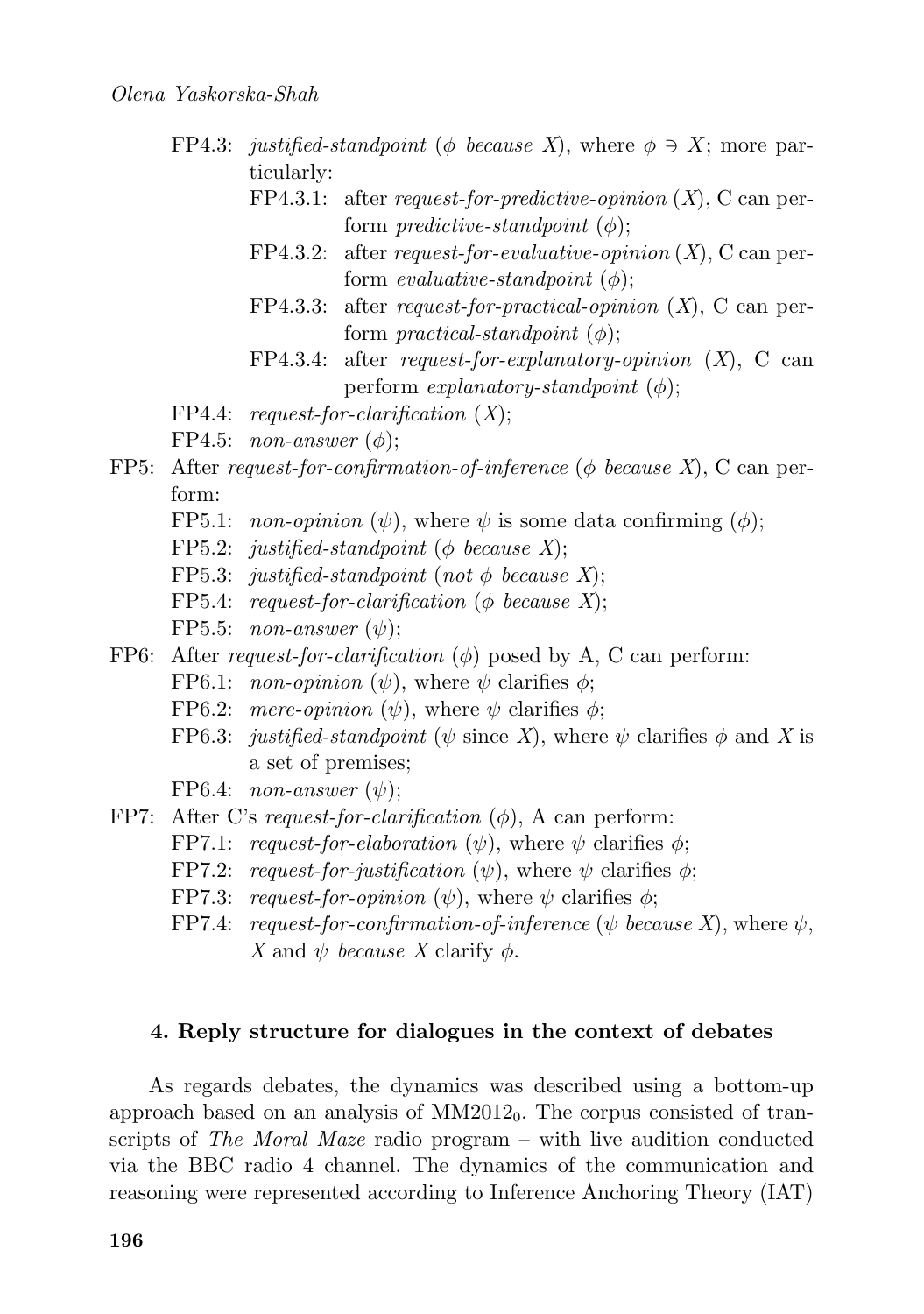

**Figure 3.** An illustration of corpus analysis for modelling debate

(Reed & Budzynska, 2011), while dialogue-structure was represented using the OVA+ analytical tool (Lawrence et al., 2015).<sup>2</sup> This tool allows one to store textual data as a graph representing IAT structures in a dialogue. Thus, the  $MM2012_0$  corpus shows up as a set of graphs along the lines of that presented in Figure 3 (for more details, see Yaskorska, 2014), which can be consulted in the AIFdb Corpora,<sup>3</sup> a large repository of argument analyses designed so that users can create, share and reuse argument graphs. This is realised through the language of Argument Interchange Format (AIF+), which allows particular elements of the IAT diagram to be translated into what appears in the AIFdb corpus.

## **4.1. The context of debates in** *The Moral Maze*

The characteristics of moral debates were investigated using the BBC4 radio program *The Moral Maze* as a case study. This program is made up of a series of episodes in which participants discuss moral aspects of important social and political issues in Great Britain. The program has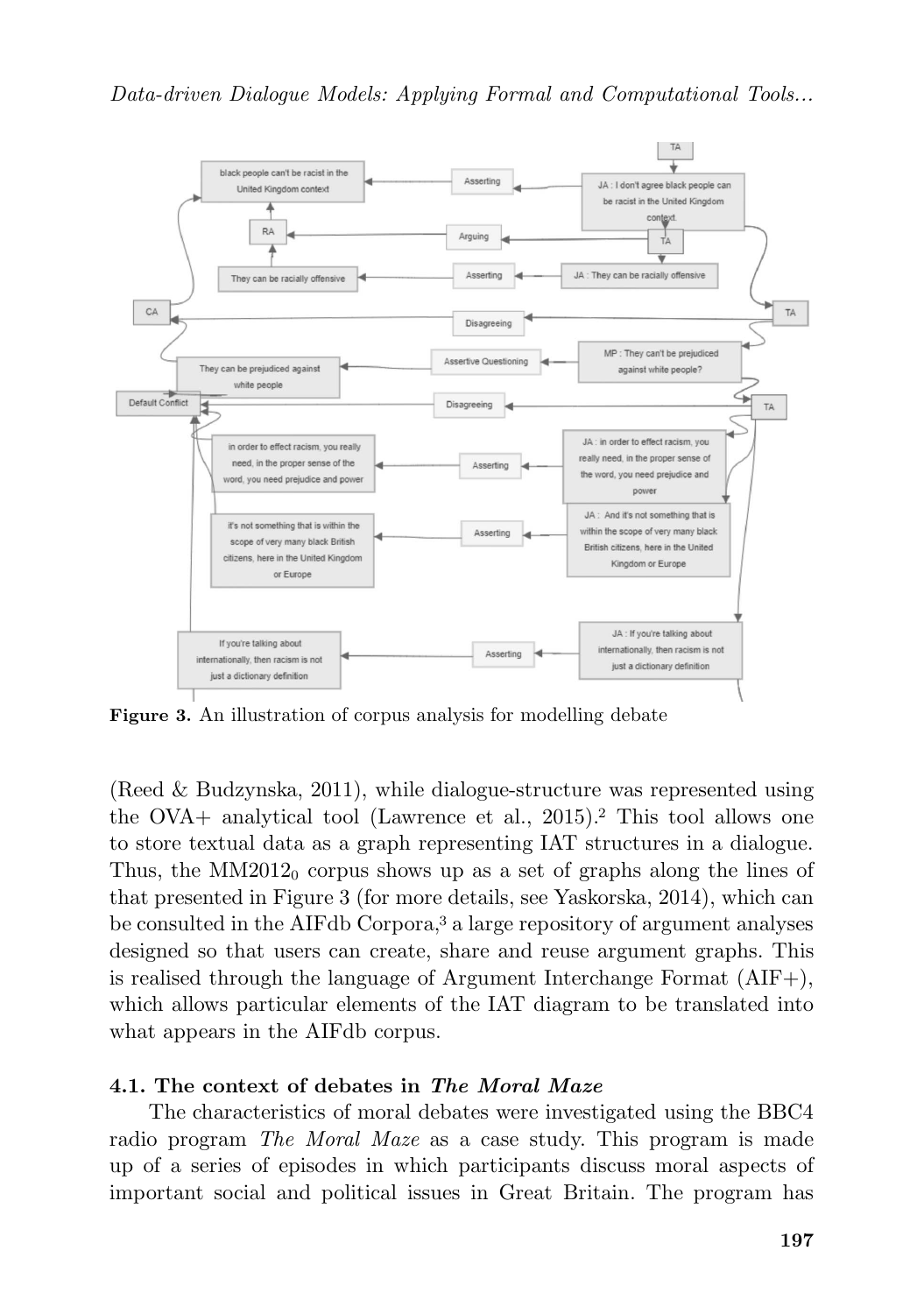been run by Michael Buerk (who chairs the debates) since 1990. Every episode includes four panellists, who are public figures with a background in social activism (writers, journalists, lecturers, public commentators, etc.). The program also includes discussions with "witnesses", in the sense of people called on to describe certain aspects of the situation as it relates to the issue being examined. During each program panellists are divided into two opposing camps, corresponding broadly to left- and right-wing viewpoints, so that an attempt is made to investigate the topic from these two competing perspectives.

The topics for the discussion during *The Moral Maze*, together with the way in which it is set up to present a discursive encounter between two opposing political philosophies, suffice to ensure that the data chosen will be relevant to our present area of research. The participants put forward a great many arguments for and against particular statements. As public figures taking part in a radio broadcast, they employ quite typical tactics for introducing, defining and justifying their standpoints.

The transcripts subjected to analysis represented episodes with different topics for discussion. The first was a programme entitled "The British Empire", in which participants discussed moral aspects of the behaviour of the British army in the British colonies during the  $20<sup>th</sup>$  century. During this episode, the issue of a High Court decision pertaining to the problem of the murder of Kenyans during the Mau Mau Rebellion in the 1950s was discussed. The second was called "The Welfare State". In it, participants discussed the concept of a "Welfare State", together with its moral aspects and possible consequences. Meanwhile, the episode entitled "The Morality of Money" was dedicated to the topic of the morality of getting into debt through making use of the various different credit options currently available. During the program, panellists sought to reach agreement on whether it is morally acceptable to go into debt by taking out bank loans and living a lifestyle beyond one's actual financial means. The fourth episode, "Problem Families", was dedicated to determining the reasons for the increasing levels of poverty and growing culture of dependence in Great Britain, as well as possible solutions to this.

Such material was relevant to our investigation not only on account of its highly engaging and controversial topics: the dialogues presented in the transcripts also proved to be highly argumentative. What is more, the arguments the dialogues contained turned out to be fully representative of the complexity of what can be recognized as argumentative structure in natural dialogues.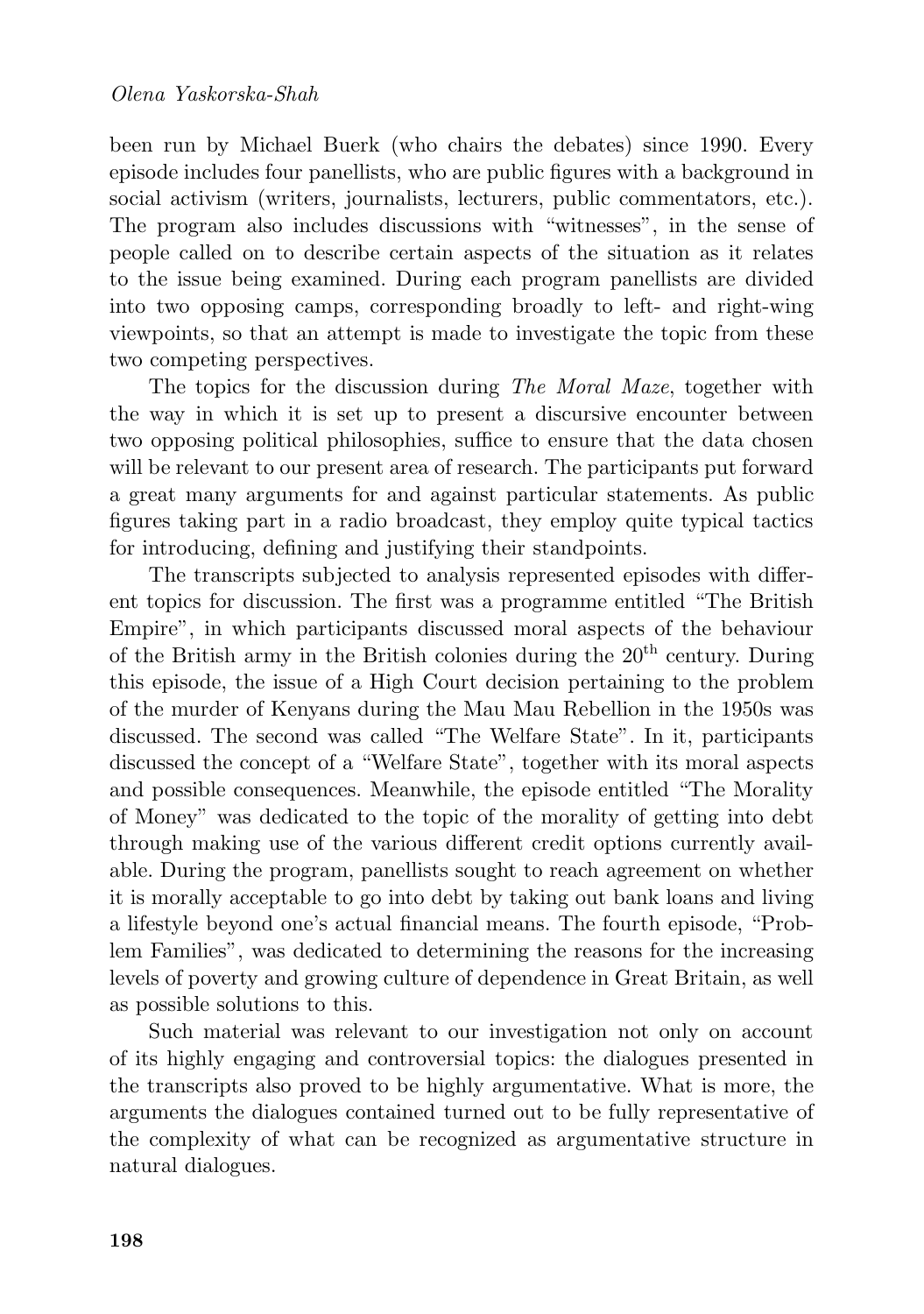#### **4.2. A dialogue model for moral debates**

Given the contextual parameters surveyed above, we are dealing here with both same-speaker and different-speaker interaction. As this is the case, two separate sets of rules must be specified, one for each of these. Hence, to capture the dynamics of real-life debate, the possibility of performing two moves in a row must also be introduced. In *The Moral Maze* debates, participants would sometimes introduce more than two moves in a sequence. Yet the first version of our data-driven model remains a simplified one, as here the role of the chair is not included. In the current version of the description, a single participant turn will be limited to two same-speaker sequences, and this will exclude the possibility of long monologues. Moreover, in the case of the sequence  $L_m^b$ ;  $L_{m+1}^w$ , where  $b \neq w$ , w should have priority as regards continuing his or her move while following same-speaker transition rules. With these considerations in mind, we can propose rules GT1 and GT2 as serving to define the general governance of such a dialogue. These allow a participant to introduce simple arguments: i.e. one statement and one premise for purposes of justification or attack.

- GT1: After a sequence  $L_m^b$ ;  $L_{m+1}^w$ , where  $b \neq w$ , the performer of the second move can perform move  $L_{m+2}^w$  or give a turn to his/her opponent;
- GT2: In the sequence of moves  $L_1; L_2; \ldots; L_n$ , and where *n* in *N*, where  $L_m^b$ ;  $L_{m+1}^w$  (where  $1 \leq m \leq n$ , and  $b = w$ ) has been performed by one speaker, move  $L_{m+2}$  must be performed by another speaker.

#### **Rules for applying same-speaker transitions**

- STR1: After asserting  $\phi$ , where  $\phi$  does not contain reported speech, a participant can:
	- STR1.1: argue, via asserting  $\psi$ , where  $\psi \to \phi$ ;
	- STR1.2: introduce a second statement via asserting  $\psi$ ;
	- STR1.3: agree, via popular conceding  $\psi$ , where  $(\psi \rightarrow \phi)$ ;
	- STR1.4: argue, via assertive questioning  $\psi$ , where  $\psi \to \phi$  or  $\phi \to \psi$ ;
	- STR1.5: argue, via rhetorical questioning  $\psi$ , where  $\psi \to \phi$ ;
	- STR1.6: introduce, via rhetorical questioning, a second statement  $\psi$ ;
	- STR1.7: disagree, via asserting  $L^p$ , where  $L^p$  contains  $\psi$  (the reported speech of *p*), and where  $\psi \vdash \circ \phi$ .
- STR2: After popular conceding of  $\phi$ , where  $\phi$  does not contain reported speech, a participant can:

STR2.1: argue, via asserting  $\psi$ , where  $\phi \to \psi$  or  $\psi \to \phi$ .

STR3: After pure questioning  $\phi$ , where  $\phi$  does not contain reported speech, a participant can: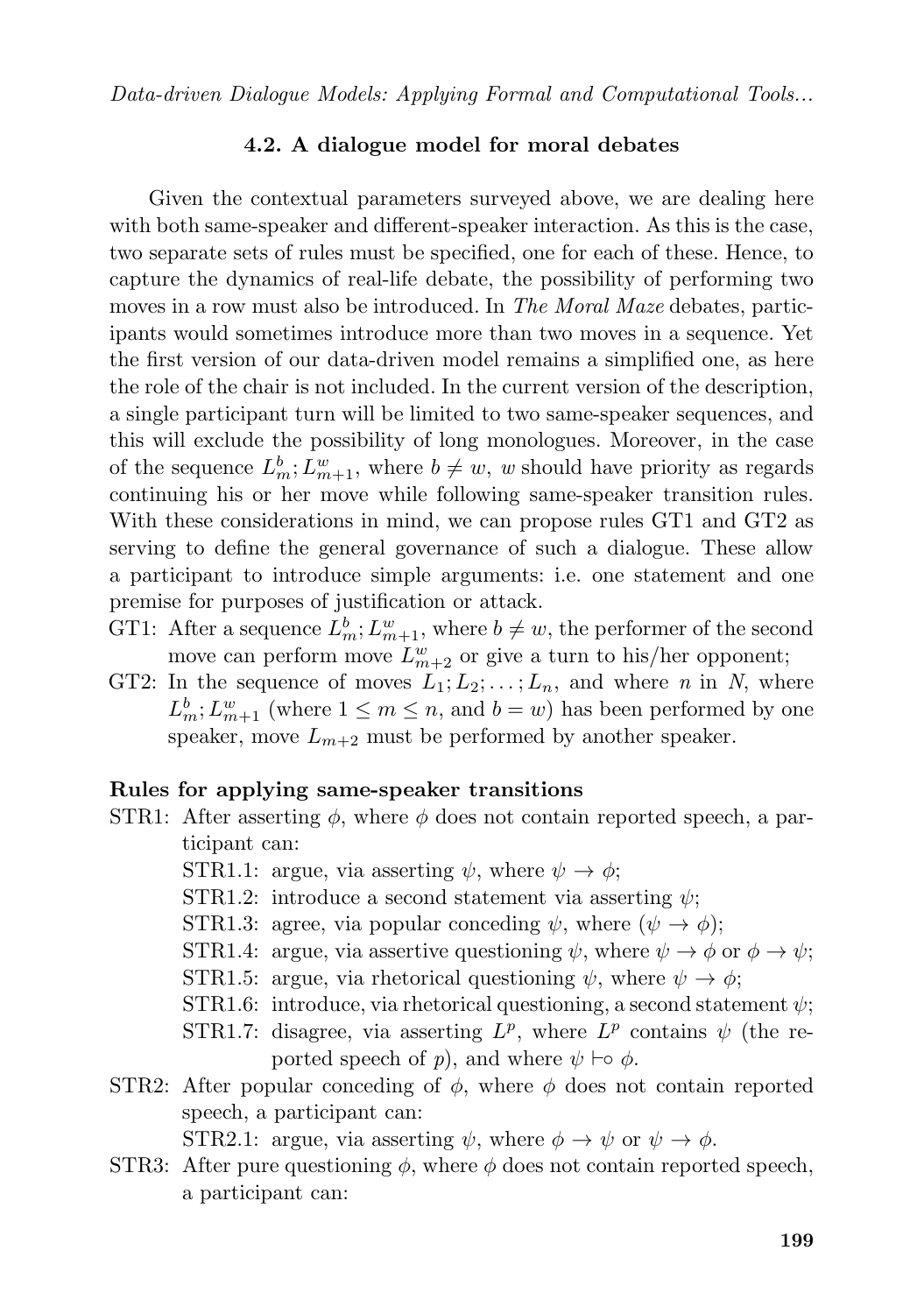STR3.1: introduce, via pure questioning, another question  $\psi$ ; STR3.2: introduce, via assertive questioning, another question  $\phi$ .

- STR4: After assertive questioning  $\phi$ , where  $\phi$  does not contain reported speech, a participant can: STR4.1: argue, via asserting  $\psi$ , where  $\phi \to \psi$ ; STR4.2: argue, via assertive questioning  $\psi$ , where  $\phi \to \psi$  or  $\psi \to \phi$ .
- STR5: After rhetorical questioning  $\phi$ , where  $\phi$  does not contain reported speech, a participant can: STR5.1: argue, via asserting  $\psi$ , where  $\phi \to \psi$ ; STR5.2: introduce another statement via asserting  $\psi$ ; STR5.3: argue, via assertive questioning  $\psi$ , where  $\phi \to \psi$ ; STR5.4: argue, via rhetorical questioning  $\psi$ , where  $\phi \to \psi$ ; STR5.5: introduce, via rhetorical questioning, another statement  $\psi$ .
- STR6: After assertive challenging  $\phi$ , where  $\phi$  does not contain reported speech, they can:

STR6.1: argue, via asserting  $\psi$ , where  $\psi$  contains reported speech.

STR7: After asserting  $L^p$ , where  $L^p$  contains  $\phi$  (reported speech of p), they can:

STR7.1: disagree, via assertive questioning  $\psi$ , where  $\psi \vdash o \phi$ .

STR8: After assertive challenging  $L^p$ , where  $L^p$  contains  $\phi$  (reported speech of *p*), they can:

STR8.1: argue, via asserting  $\psi$ , where  $\phi \to \psi$ .

## **Rules for applying different-speaker transitions**

- DTR1: After a speaker *b* has engaged in asserting  $\phi$ , where  $\phi$  is not reported speech, a speaker *w* can:
	- DTR1.1: disagree via performing a "no" move;
	- DTR1.2: agree via performing a "yes" move;
	- DTR1.3: argue, via popular conceding  $\psi$ , where  $\psi \to \phi$ ;
	- DTR1.4: disagree, via assertive questioning  $\psi$ , where  $\psi \vdash o \phi$ ;
	- DTR1.5: disagree, via rhetorical questioning  $\psi$ , where  $\psi \vdash o \phi$ .
- DTR2: After a speaker *b* has engaged in assertive questioning  $\phi$ , a speaker *w* can:
	- DTR2.1: disagree via performing a "no" move;
	- DTR2.2: agree via performing a "yes" move;
	- DTR2.3: agree via asserting  $\phi$ ;
	- DTR2.4: disagree via asserting  $\psi$ , where  $\psi \vdash o \phi$ ;
	- DTR2.5: execute a non-anchoring move.
- DTR3: After a speaker *b* has engaged in popular conceding  $\phi$ , where  $\phi$  is not reported speech, a participant *w* can: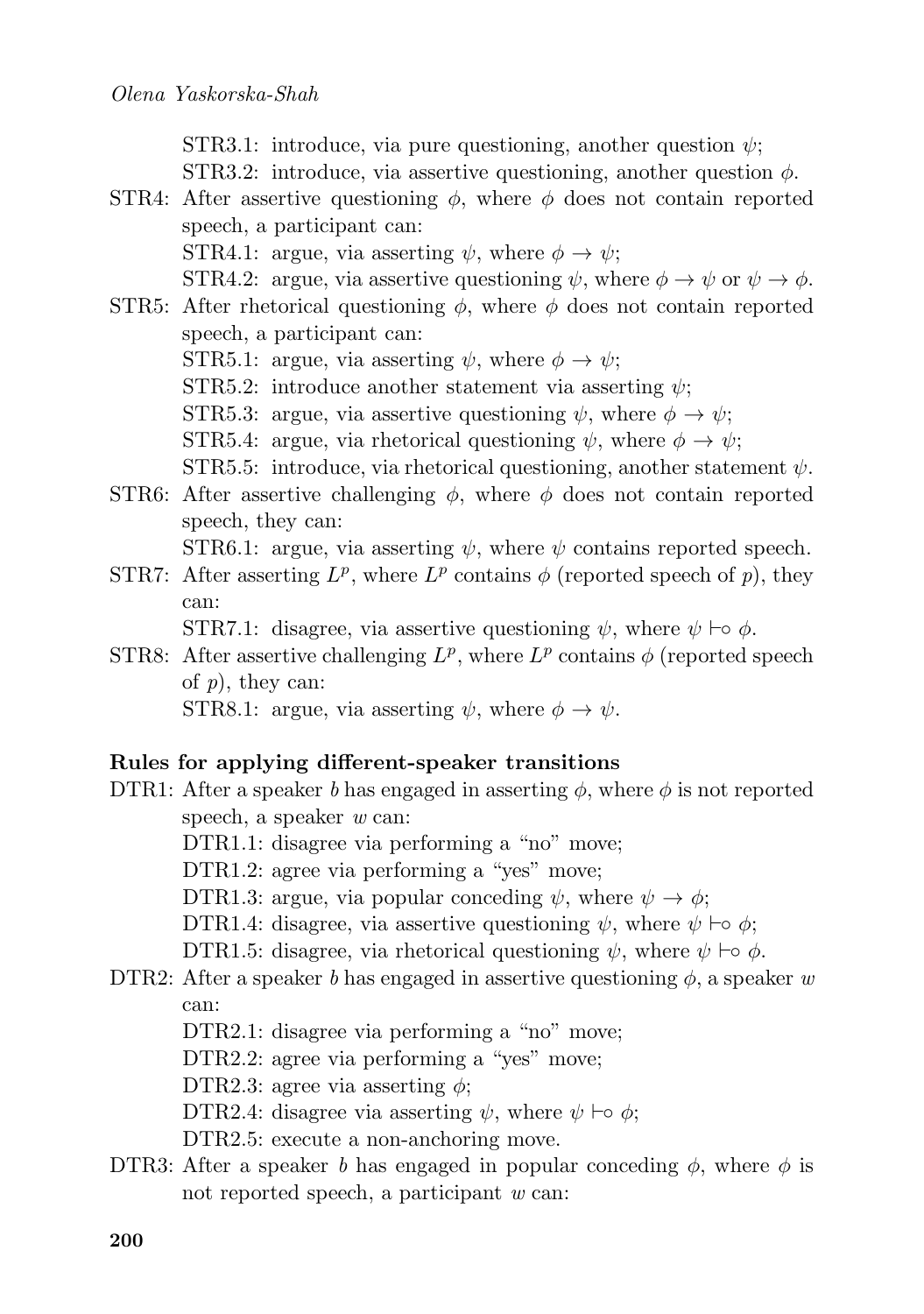DTR3.1: execute a non-anchoring move, e.g. changing the topic via asserting  $\psi$ .

- DTR4: After a speaker *b* has engaged in pure questioning  $\phi$ , where  $\phi$  does not contain a reported speech, a participant *w* can: DTR4.1: answer the question via asserting  $\psi$ .
- DRT5: After a speaker *b* has engaged in rhetorical questioning  $\phi$ , where  $\phi$  is not reported speech, participant *w* can: DTR5.1: disagree via asserting  $\psi$ , where  $\psi \vdash o \phi$ .

### **5. Features of data-driven dialogue models**

The dialogue models described in Sections 3 and 4, respectively, have one feature in common: namely, they provide a formal description of communicative means involved in the process of human argumentation. Due to this feature, both of the models proposed can also be compared as regards the tools used in their analyses. In Section 2, the elements of standard dialogue systems were introduced, while in the present section we shall investigate the process of arguing as it shows up in a particular communicative context, where this will be represented using different analytical tools.

*The level of communicative intentions.* In both models, communicative intentions are to be developed according to the requirements of the communication context. Where financial dialogues are concerned, a spectrum of open questions is elaborated. Such questions are not especially popular when it comes to modelling dialogue systems for persuasion. However, in the context of open conference calls, it is very important for an analyst to specify what information, exactly, he or she wishes to obtain, and these questions are highly specific as to the kind of propositional content they aim to elicit. On the other hand, public figures participating in opinion-forming debates on live radio shows will tend to be more focused on delivering their own particular viewpoints. Thus, the spectrum of their communicative intentions will be more elaborated in the area of conveying actual propositional content itself.

Within both discourses, some communicative intentions are identifiable whose performance is hardly, if ever, observed. For example, in financial dialogues, *non-answer* is predefined by the policies of the company being presented, and also by law, which latter allows corporate representatives to refuse to give an answer when issues of data security are at stake. Such a situation, though, could hardly be imagined in the context of a BBC radio debate: all of the opinions voiced are expected to be justified and verified by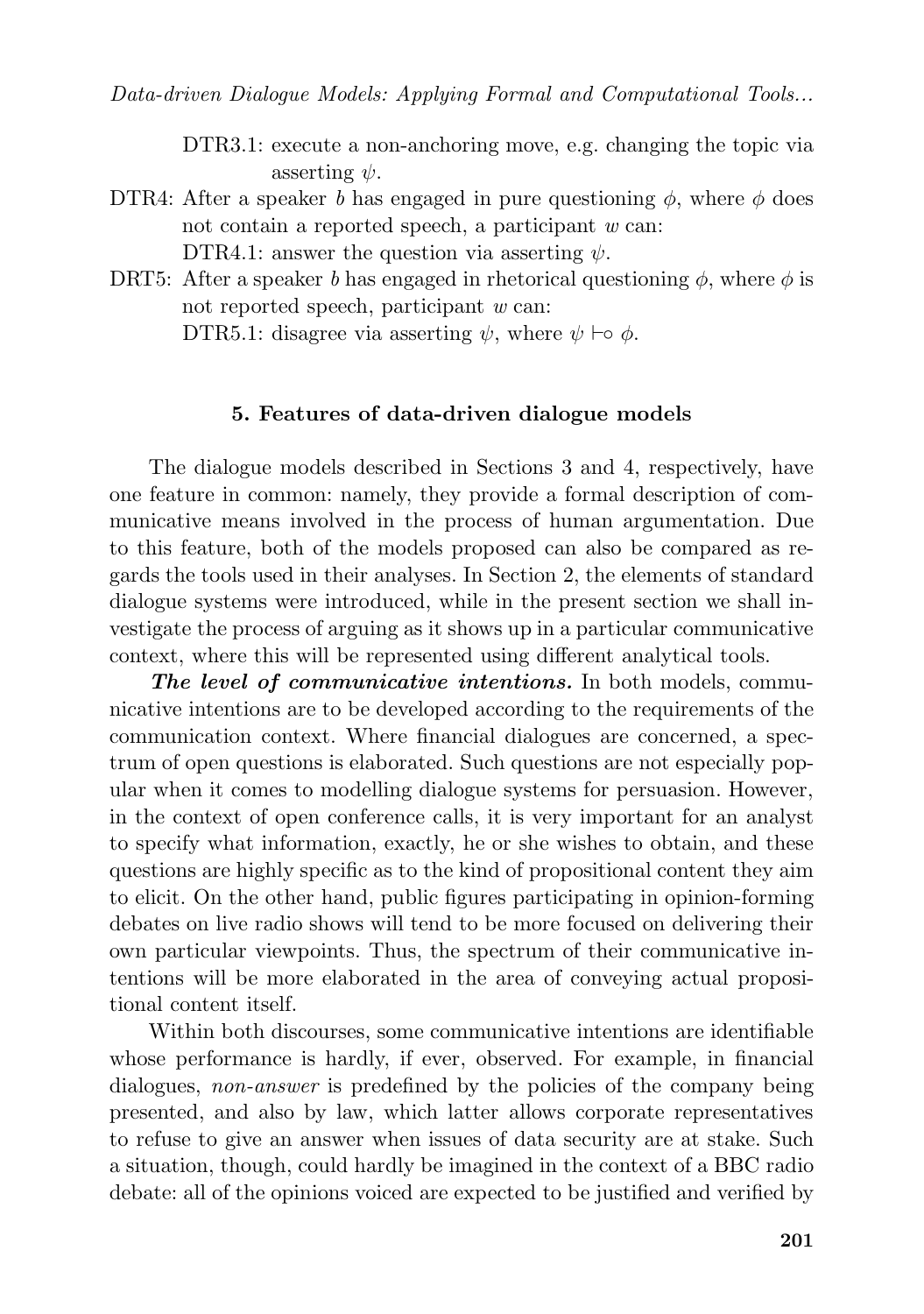the participants, whoever they may be. The debate is official designated as being controversial and combative, meaning that participants' standpoints are open to being challenged in every possible way. To refuse to answer some of the questions posed is tantamount to simply losing the debate, without even having attempted to defend one's own viewpoint. On the other hand, *assertive questioning* or *rhetorical challenging* is very common in debates, insofar as it furnishes the latter with the appropriate sort of dynamics. Conveying one's viewpoint by posing a question also engages antagonists by forcing them to refer to the opinions put forward in the conversation. Such a method would count as misleading in the context of earnings conference calls, where participants are chiefly focused on being clear about their own viewpoints. Moreover, in line with way the conversation is organized, it is not possible to have lively interchanges within this type of dialogue.

Tags representing the communicative intentions performatively enacted during earnings conference calls can also be shown as a tree. For example, *request-for-opinion* can produce sub-branches specifying the particular type of opinion requested (*mere*-, *evaluative*-, etc.). The UAM corpus tool allows such a tree to be represented in order to facilitate corpus verification of the dialogue rules that have been assumed. OVA+ does not afford such an opportunity. The list of tags is linear, and so does not make available any statistical overview of groups of communicative intentions – for instance, say, to check the number of cases of *asserting*.

*Dialogue dynamics*. The models for the two types of dialogue were defined using different methods. It is important to note that any swapping around of those methods within the first stage of investigating the discourses would inevitably prove misleading. The top-down method, in which the interchange of communicative intentions was first assumed and then verified, was easy to apply given make a highly moderated dialogue. Even on the level of communicative intentions, a participant qua analyst or corporate representative will have a particular set of intentions available to be deployed in the dialogue. Analysts will have chiefly questions at their disposal. A spectrum of claims will be available as replies on the part of corporate representatives to these. It is relatively easy to guess what the model for such a conversation will be like. As is shown in Budzynska et al. (2014a), the number of cases where participants breach the "conversational logic" are insignificant.

On the other hand, where all participants can make use of a broad set of determinate communicative intentions, as in a debate, the dynamics of the dialogue will not be easy to predict. In such cases, the bottom-up method is more applicable. It will certainly be much easier to describe how partici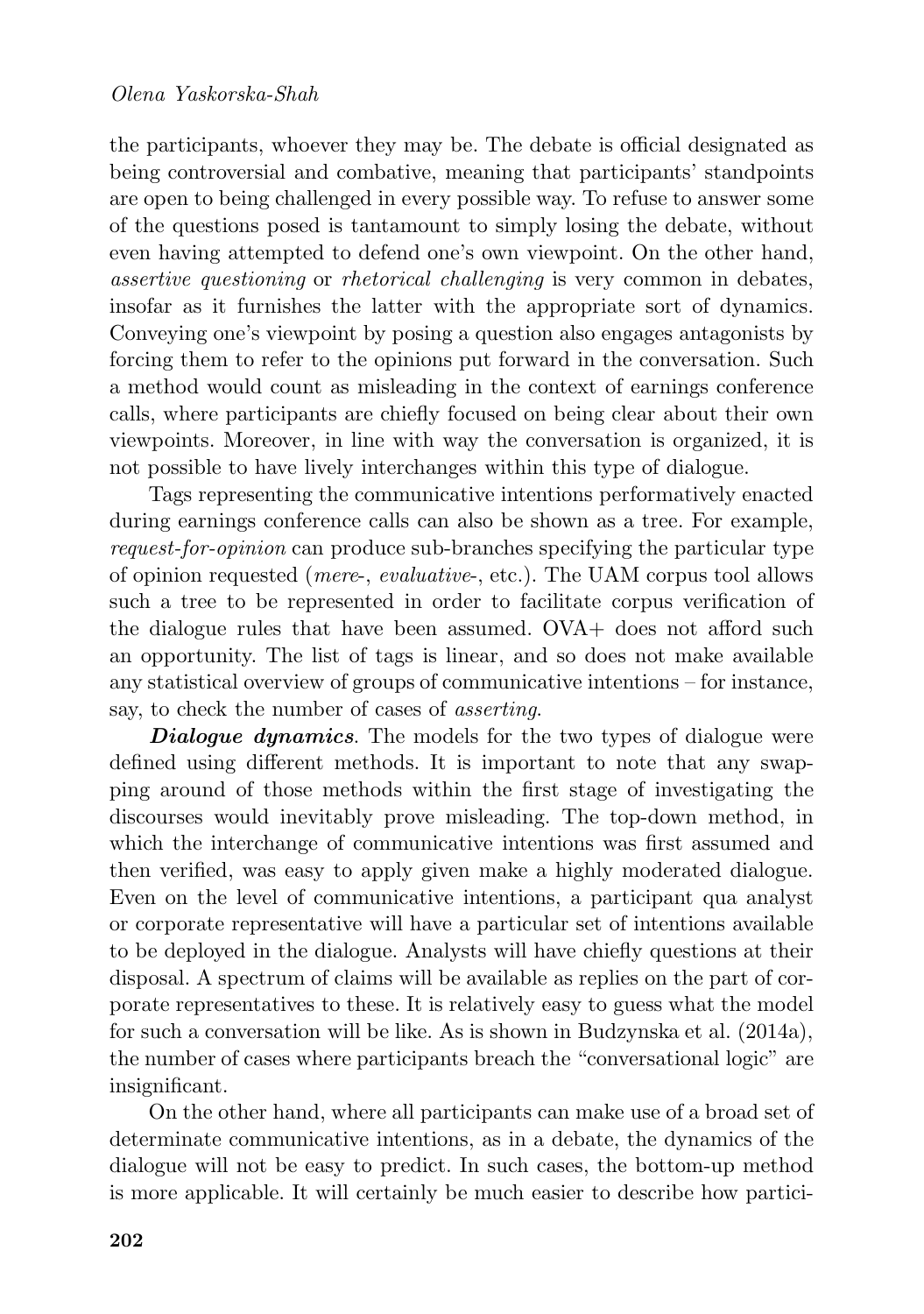pants are behaving on the basis of the available data. The conversation will be more dynamic as regards interchanges between interlocutors, and the moderation of the debate will be mostly focused on the topic of discussion, instead of on the order in which participants are supposed to interact.

Finally, the dynamics of both types of dialogue are bound to be different, due to the slots into which participant utterances have to be accommodated. A move on the part of a participant in a form of financial communication will be longer than that of a participant in a debate. This enforces different, so to speak, "dialogical behaviour" – whose investigation, if it is to be appropriately conducted, calls for a well-chosen method.

Two different analytical tools afford a choice of procedures well-suited to dialogue modelling. The trees of tags implemented in the UAM corpus tool enable verification of assumed dialogue moves under the top-down approach. As shown in Figure 2, this tool provides not only numerical but also proportional descriptions. Investigations of the level of occurrence of replies can be pitched at different levels. So, for example, we can check the amount of *justified standpoints* deployed as replies to instances of *request-forevaluative-opinion*. AIFdb, meanwhile, includes a tool for providing simple statistics that is called "Analytics". This allows one to perform simple calculations using the bottom-up method. It gives, though, the description of the summary of the occurrences, without grouping the tags or describing the proportions. Also, there is no interface allowing analysts to inquire about occurrences of a particular transition; access to such data may only be possible via SQL queries of some PHP application on the database, where this could well create some difficulties for them.

*Modelling argumentation*. The different methods for describing dialogue dynamics resulted in different sorts of description of the process of arguing. In the model for financial conversations, argumentation was indicated by the participants: for instance, when they *request-justifiedstandpoint* or provide a *justified-standpoint*, constructing their own arguments and then asking for *confirmation-of-inference* in respect of their own reasoning. In the debate genre, meanwhile, the participants focused on persuasion of their audience. They are not asked to put forward an argument. In most cases, a justification follows immediately in the wake of the standpoint to be justified. Also, arguing is the main tool for debating, so it is hard, if not impossible, to find an utterance where a participant is actually asking for justification. The number of cases of *challenging* a communicative intention is insignificant. Usually, participants in the debate will use an *assertive challenging* (*p*) move. This can be interpreted as a courteous way of attacking *p*.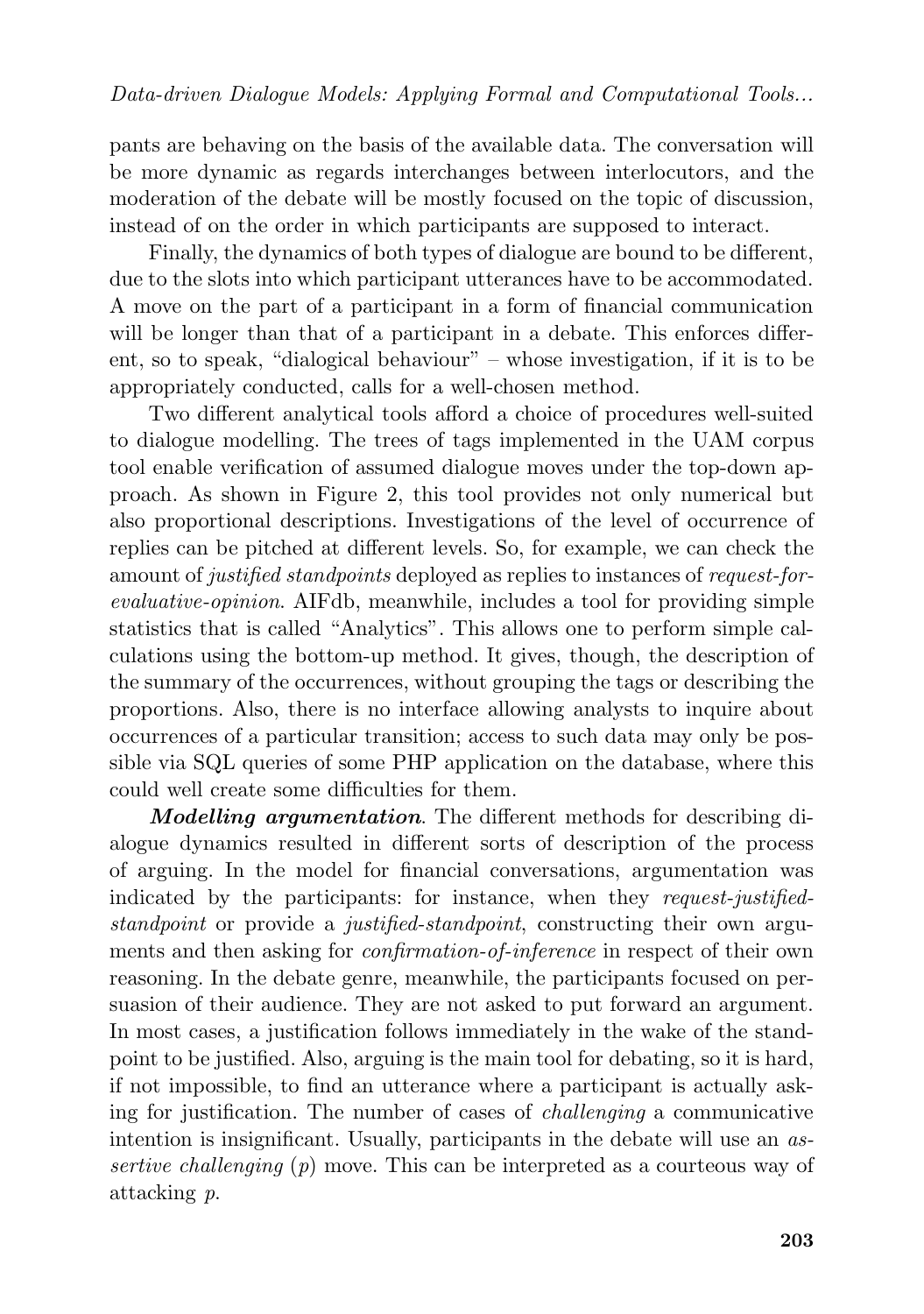### *Olena Yaskorska-Shah*

At this level, the OVA+ tool allows for deeper analysis of the argumentative dynamics, as it is constructed on the basis of the corresponding theory. The IAT theory describes where, exactly, in the text the inference and the argumentative intentions come from. Also, the analytical graph is saved to the corpus just as it is. Interconnected arguments are available online. Such tools are not available in the case of the UAM corpus tool, which has broader linguistic applications. Nevertheless, this tool is sufficient to furnish a description of highly organised dialogues in which, at the level of communicative intentions, the argumentative intentions can already be assumed.

To summarise, where the description of dialogue dynamics is concerned, the choice of the UAM corpus tool when pursuing a top-down approach, and of OVA+ for a bottom-up one, can be justified. In a highly organised discourse, the reply structure can be assumed, but we then need a tool to reliably verify our assumptions. On another hand, in the case of dialogues without any initial rules, such as moral debates, say, a deeper analysis of the dynamics of the dialogue is called for.

#### **6. Conclusions**

The current paper has sought to present the results of research conducted into formal models of real-life dialogues. The philosophically motivated methods for describing such dialogues were formulated on the basis of corpus studies of two kinds of discourse. At the same time, in order to properly reflect the variety of dynamics pertaining to naturally arising instances of human communication, different computational tools were applied for the purpose of textual analysis. This facilitated the uncovering of peculiarities of communication and argumentation in respect of such naturally occurring dialogues.

The findings of the research suggest significant prospects for its application in the domain of computer science. Let us first mention automated and semi-automated tools for argument extraction from naturally produced texts. The basic method of argument mining in monologues is based in recognition of so-called discourse markers as *since*, *because*, etc., but this will fail to recognise argumentative structures in dialogues, as participants in a conversation tend not to use such inference indicators in that context. Thus, to have a machine recognise an argument in the transcript of a natural dialogue, it must first be introduced to the structure of the dialogue. As we can see from the examples of the two types of real-life dialogue exam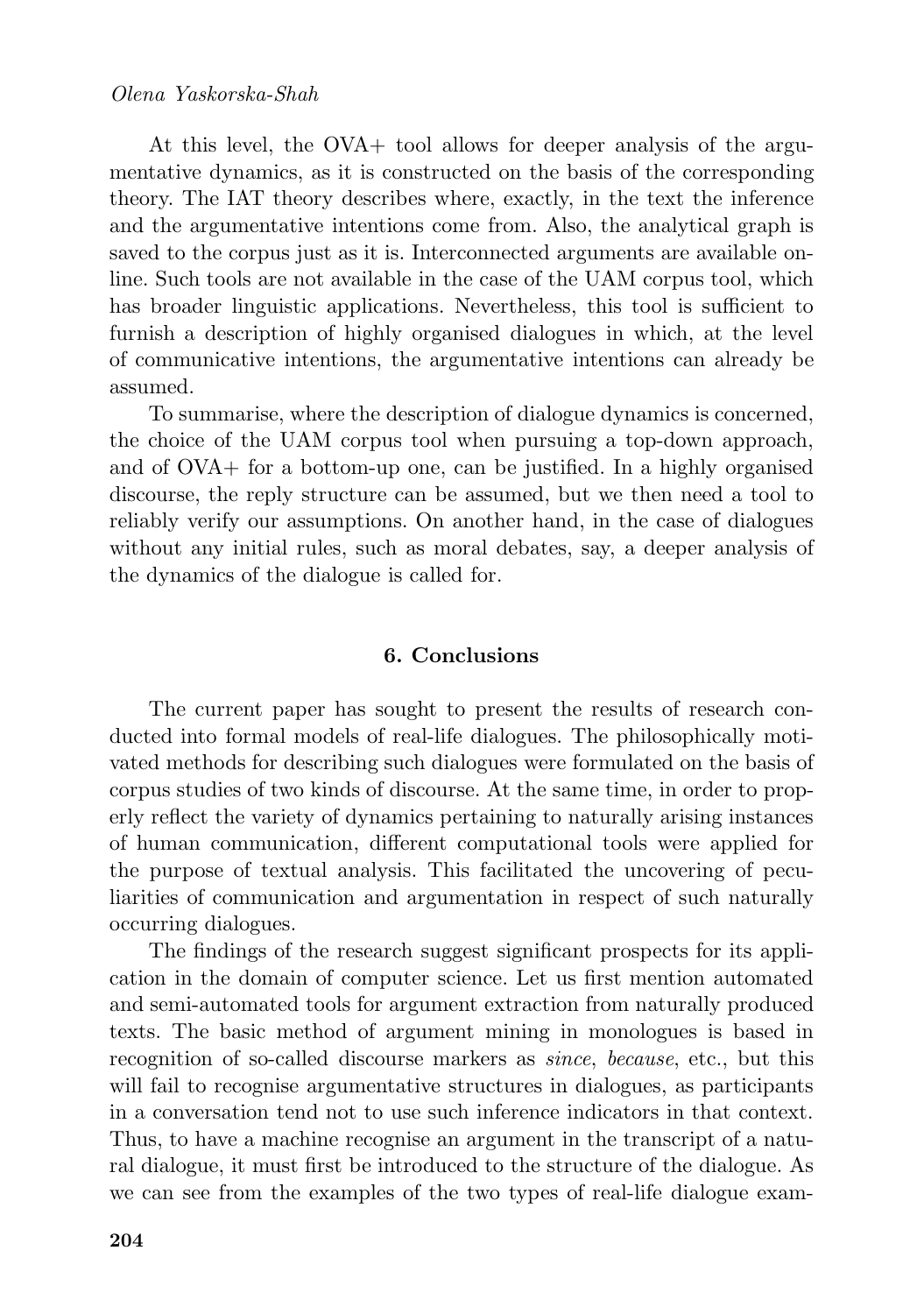ined here, standard dialogue systems cannot be employed for such a task. The way in which proposed data-driven systems can contribute to these studies is shown by Budzynska et al. (2014b).

As a result, we must turn to data-driven dialogue models to furnish a formal language for the development of existing languages for agent communication (ACL) and human-computer interaction. There exist artificial languages for agent communication, such as KQML (Finin et al., 1994) or FIPA-ACL (Ametller et al., 2003), which allow agents to perform simple communicative intentions such as *request-if*, which can be translated into Prakken's *question* or *send*, corresponding to *claim*, and so on. Data-driven dialogue models furnish a basis for providing new communicative features, such as can be implemented in ACL ontologies and enable agents to perform more human-like social actions. Furthermore, dialogue protocols for rational agent interaction (Parsons et al., 2003) can, potentially, also be enriched with a formal description of additional features. Ultimately, the protocols proposed can be used for modelling human-computer communications – as with Arvina, based on the DGDL language – where this has the potential to improve human-computer interactions.

#### N O T E S

<sup>1</sup> http://www.corpustool.com/

<sup>2</sup> http://ova.arg-tech.org

<sup>3</sup> http://corpora.aifdb.org

#### R E F E R E N C E S

- Ametller, J., Robles, S., & Borrell, J. (2003). Agent Migration over FIPA ACL Messages. In *International Workshop on Mobile Agents for Telecommunication Applications* (pp. 210–219). Berlin/Heidelberg: Springer.
- Bench-Capon, T.J. (1998). Specification and Implementation of Toulmin Dialogue Game. In *Proceedings of JURIX 98* (pp. 5–20). Jurix – The Foundation for Legal Knowledge Based Systems. Retreived March 20, 2020 from: http://jurix.nl/proceedings/.
- Bex, F., Lawrence, J., & Reed, C. (2014). Generalising Argument Dialogue with the Dialogue Game Execution Platform. In S. Parsons, N. Oren, C. Reed & F. Cerutti (Eds.), *Proceedings of the 5th International Conference on Computational Models of Argument (COMMA 2014)* (pp. 141–152). Amsterdam/Berlin/Tokyo/Washington, DC: IOS Press,.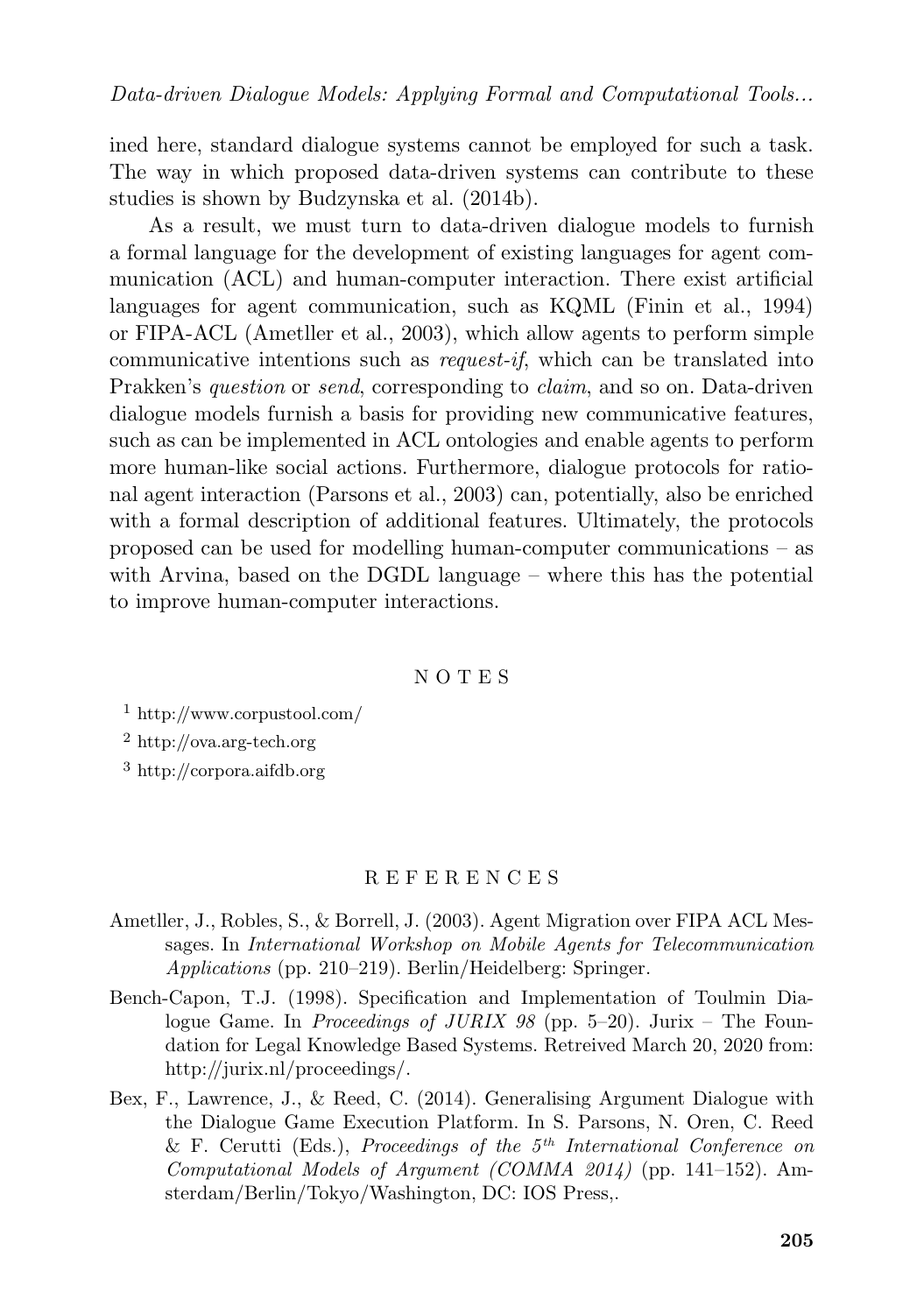- Black, E., & Hunter, A. (2012). Executable Logic for Dialogical Argumentation. In *ECAI 2012: 20th European Conference on Artificial Intelligence, 27–31 August 2012, Montpellier, France* (pp. 15–20). Amsterdam/Berlin/Tokyo/Washington, DC: IOS Press.
- Budzynska, K., Rocci, A., & Yaskorska, O. (2014a). Financial Dialogue Games: A Protocol for Earnings Conference Calls. In S. Parsons, N. Oren, C. Reed, & F. Cerutti (Eds.), *Frontiers in Artificial Intelligence and Applications, Proceedings of the 5th International Conference on Computational Models of Argument COMMA 2014* (pp. 19–30). Amsterdam/Berlin/Tokyo/Washington, DC: IOS Press.
- Budzynska, K., Janier, M., Kang, J., Reed, C., Saint-Dizier, P., Stede, M., & Yaskorska, O., (2014b). Towards Argument Mining from Dialogue. In S. Parsons, N. Oren, C. Reed & F. Cerutti (eds.), *Frontiers in Artificial Intelligence and Applications, Proceedings of the 5th International Conference on Computational Models of Argument COMMA 2014* (pp. 185–196). Amsterdam/Berlin/Tokyo/Washington, DC: IOS Press.
- Crawford Camiciottoli, B. (2007). *The Language of Business Studies Lectures: A Corpus Assisted Analysis*. Amsterdam/Philadelphia: John Benjamins Publishing.
- O'Donnell, M. (2008). The UAM CorpusTool: Software for Corpus Annotation and Exploration. In *Proceedings of the XXVI Congreso de AESLA* (pp. 3–5), Almeria, Spain.
- Finin, T., Fritzson, R., McKay, D., & McEntire, R. (1994). KQML as an agent communication language. In *Proceedings of the Third International Conference on Information and Knowledge Management* (pp. 456–463). New York: Association for Computing Machinery.
- Hamblin, C. (1970). *Fallacies*. London: Methuen.
- Kacprzak, M., & Yaskorska, O. (2014). Dialogue Protocols for Formal Fallacies. *Argumentation* 28(3), 349–369.
- Lawrence, J., Janier, M., & Reed, C.A. (2015). Working with Open Argument Corpora. In M. Lewiński & D. Mohammed (Eds.), *Proceedings of the 1st European Conference on Argumentation* (ECA 2015). London: College Publications.
- Lawrence, J., Bex, F., & Reed, C. (2012). Dialogues on the Argument Web: Mixed Initiative Argumentation with Arvina,*Proceedings of the 4th International Conference on Computational Models of Argument (COMMA 2012)*. Vienna: IOS Press.
- Lorenzen, D. N. (1972). The Kāpālikas and Kālāmukhas: Two Lost Śaivite Sects. Berkeley/Los Angeles: University of California Press.
- Łupkowski, P. (2017). IEL-based Formal Dialogue System for Tutorials. *Logic and Logical Philosophy*, 2017, 26(3), 287–320.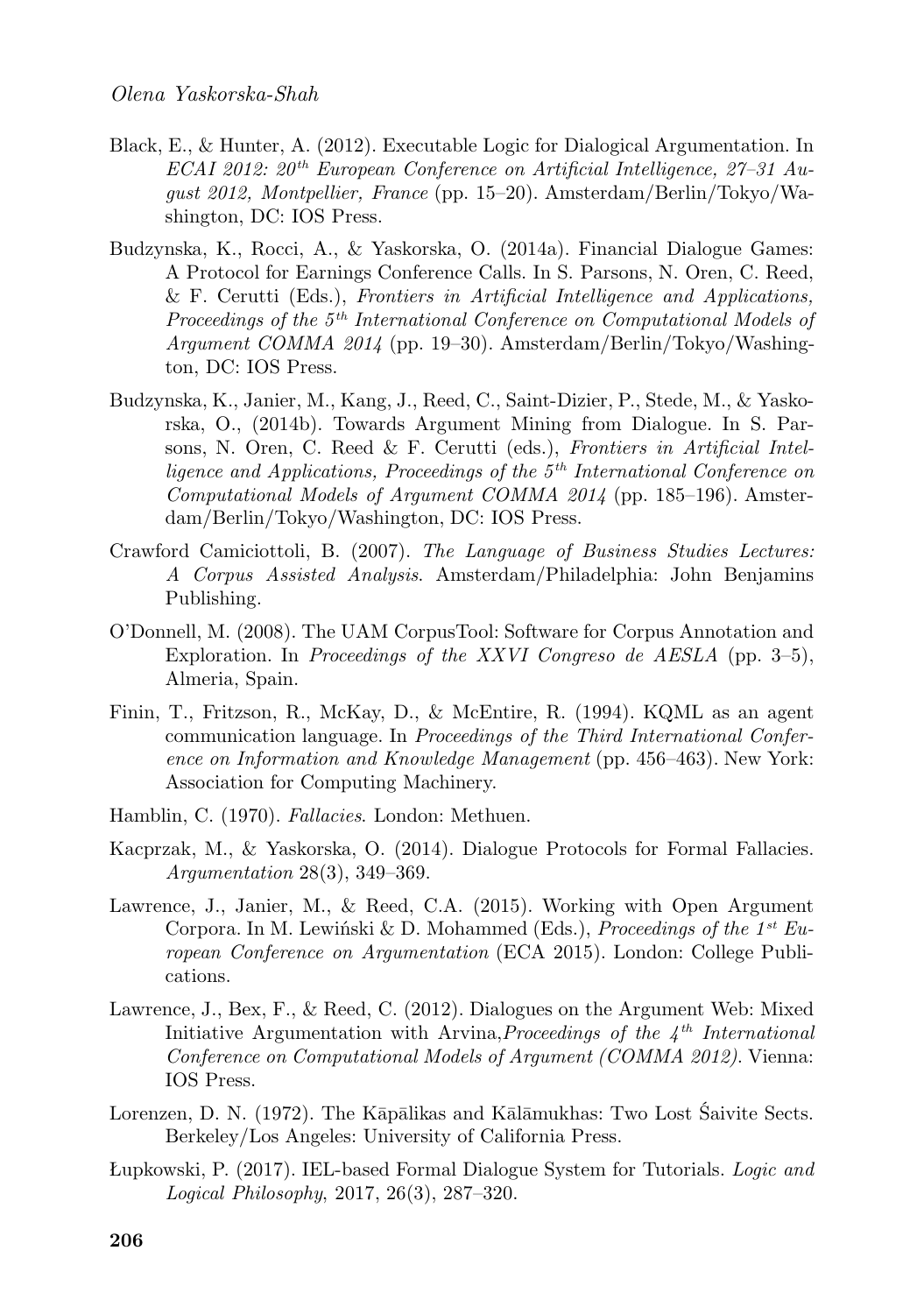- Maudet, N. & Chaib-Draa, B. (2002). Commitment-Based and Dialogue-Game-Based Protocols: New Trends in Agent Communication Languages. *The Knowledge Engineering Review*, 17(2), 157–179.
- Palmieri, R., Rocci, A., & Kudrautsava, N. (2015). Argumentation in Earnings Conference Calls. Corporate Standpoints and Analysts' Challenges. *Studies in Communication Sciences*, 15(1), 120–132.
- Parsons, S., & Jennings, N. R. (1996). Negotiation through Argumentation A Preliminary Report. In*Proceedings of the 2nd International Conference on Multi-Agent Systems* (pp. 267–274). Kyoto: ICMAS.
- Parsons, S., McBurney, P., & Wooldridge, M. (2003). The Mechanics of Some Formal Inter-Agent Dialogues In *Workshop on Agent Communication Languages* (pp. 329–348). Berlin/Heidelberg: Springer.
- Pease, A., Budzynska, K., Lawrence, J., & Reed C. (2014). Lakatos Games for Mathematical Argument. S. Parsons, N. Oren, C. Reed, & F. Cerutti (Eds.), *Proceedings of the 5th International Conference on Computational Models of Argument (COMMA 2014)* (pp. 59–66). Amsterdam/Berlin/Tokyo/Washington, DC: IOS Press.
- Reed, C., & Budzynska, K. (2011). How dialogues create arguments In: *F. H. van Eemeren, B. Garssen, D. Godden, G. Mitchell (Eds) Proceedings of the 7th Conference of the International Society for the Study of Argumentation – ISSA 2010* (pp. 1633–1645). Amsterdam: Sic Sat.
- Reed, C., & Walton, D. (2007). Argumentation Schemes in Dialogue. In H.V. Hansen, et. al. (Eds.), *Dissensus and the Search for Common Ground*, CD-ROM (pp. 1–11). Windsor, ON: OSSA.
- Reed, C., & Wells S. (2007). Dialogical Argument as an Interface to Complex Debates. *IEEE Intelligent Systems*, *IEEE*, 22, 60–65.
- Schroeder, M., Plewe, D. A., & Raab, A. (1998). Ultima Ratio: Should Hamlet kill Claudius? In *AGENTS '98: Proceedings of the second international conference on autonomous agents, May 1998* (pp. 467–468).
- Searle, J. (1969). *Speech Acts: An Essay in the Philosophy of Language*. Cambridge: Cambridge University Press.
- Snaith, M., Lawrence, J., & Reed, C. (2010). Mixed Initiative Argument in Public Deliberation. In F. De Cindio, Macintosh, A. & Peraboni, C. (Eds), *From e-Participation to Online Deliberation. Proceedings of the 4th International Conference on Online Deliberation* (OD2010). University of Leeds & Università degli Studi di Milano: Leeds, UK.
- Walton, D., & Krabbe, E. (1995). *Commitment in Dialogue: Basic Concepts of Interpersonal Reasoning*. Albany: S.U.N.Y. Press.
- Wells, S., & Reed, C. (2012). A Domain Specific Language for Describing Diverse Systems of Dialogue. *Journal of Applied Logic*, 10(4), 309–329.
- Wiśniewski, A. (2013). *Questions, Inferences, and Scenarios*. London: College Publications.